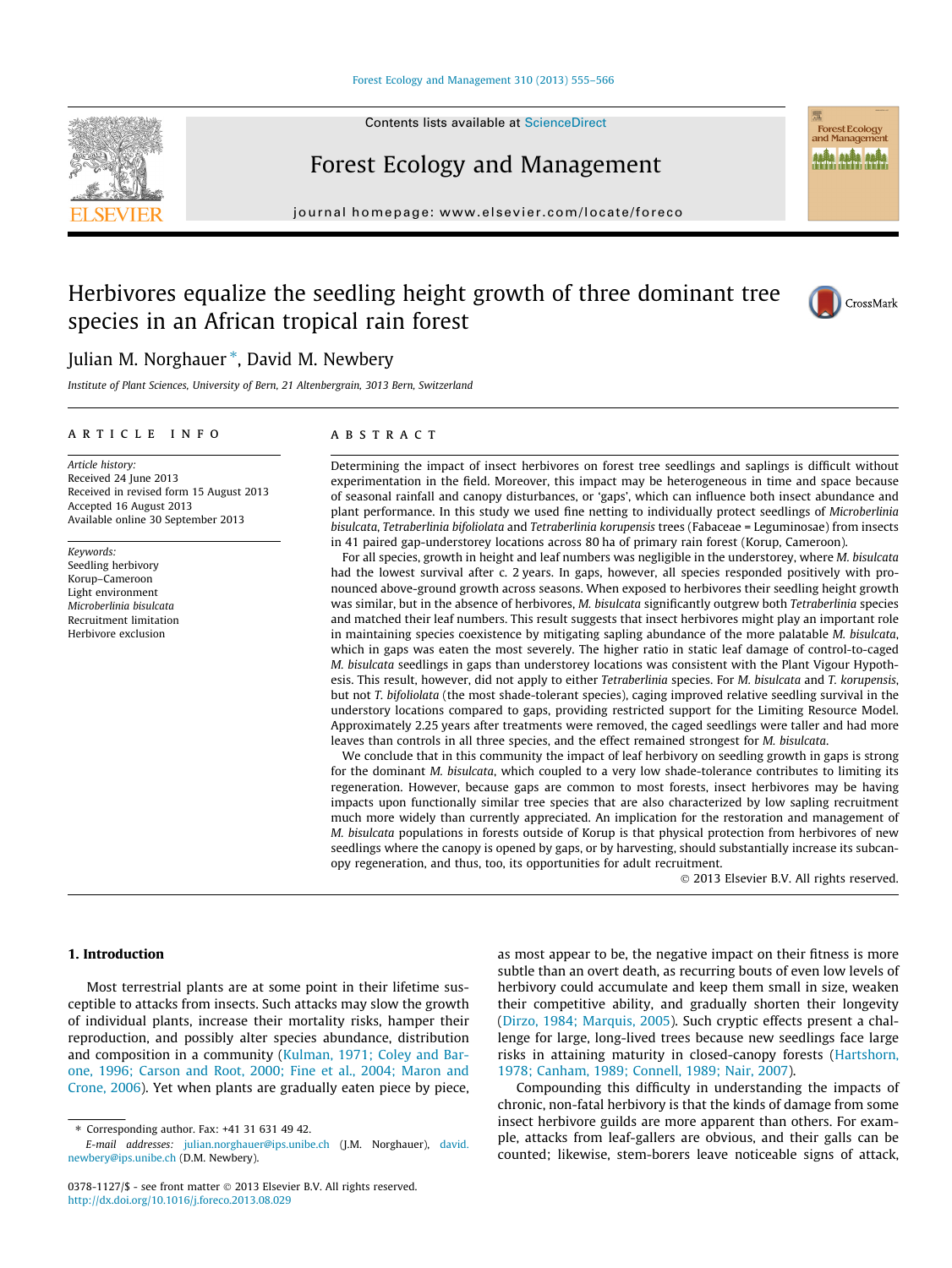and their pronounced effect on young tree growth and form can be great (e.g., [Sullivan, 2003; Dalling et al., 2009](#page-11-0)). Yet the impacts of leaf chewers, which are a common guild of insects in tropical forests, are less clear and often mixed [\(Coley, 1983; Dirzo, 1984; Ang](#page-10-0)[ulo-Sandoval and Aide, 2000; Howlett and Davidson, 2001;](#page-10-0) [Pearson et al., 2003; Massey et al., 2006; Norghauer et al., 2008;](#page-10-0) [Eichhorn et al., 2010](#page-10-0)). This uncertainty arises in part because of the following reasons: (1) Leaves can be eaten whole very quickly (especially when young) or they can be prematurely abscised, either outcome leading to 100% losses that may go undetected in observational studies ([Coley, 1983; Cruz and Dirzo, 1987\)](#page-10-0). (2) Leaf life spans varying both among and within tree species will influence the interpretation of static estimates of damage. And (3), external influences from neighbours, the abiotic environment, or tri-trophic interactions can modulate plant susceptibility to attacks ([Coley and Barone, 1996; Dyer et al., 2010](#page-10-0)). Much more certain is that species identity is an important determinant of leaf herbivory of tropical tree seedlings and saplings [\(Cruz and Dirzo, 1987; Coley](#page-10-0) [and Barone, 1996; Coley and Kursar, 1996; Gross et al., 2000; Pear](#page-10-0)[son et al., 2003; Eichhorn et al., 2006; Massey et al., 2006\)](#page-10-0).

Local resources that are in the least supply to plants may also influence the impact of herbivory by affecting an individual's ability to replace lost tissues and/or simply stay alive, as formulated by the Limiting Resource Model (LRM) of [Wise and Abrahamson](#page-11-0) [\(2005, 2007\)](#page-11-0). In a complementary way, greater availability of resources, especially of light, can promote vigorous growth in tree seedlings and may present more food (or food of better quality) for herbivores, expressed by the Plant Vigour Hypothesis (PVH) put forward by [Price \(1991\).](#page-11-0) However, the net outcome of these non-mutually exclusive forces for individual seedling performance of co-occurring tree species is not well understood [\(Blundell and](#page-10-0) [Peart, 2001; Norghauer et al., 2008; Salgado-Luarte and Gianoli,](#page-10-0) [2010\)](#page-10-0). In forests, in the absence of canopy-replacing disturbances (e.g., fire, landslides, and hurricanes), light availability is only increased near the ground floor by stochastic, small-to-large openings in the canopy, mostly caused by tree and branch falls ([Hartshorn, 1978; Denslow, 1987; Chazdon et al., 1996](#page-10-0)). In these 'gap' sites, plant morphological, physiological, and phenological acclimation to changing light intensities may alter interactions with herbivores and thus the net impact of them on plant fitness ([Bazzaz and Pickett, 1980; Connell, 1989; Shure and Wilson,](#page-10-0) [1993; Chazdon, et al., 1996\)](#page-10-0). Thus the PVH suggests that, in these canopy gaps, leaf damage caused by herbivores will be higher than in shaded understorey, although its impact on plant fitness should be lower because light is not as limiting a resource there as in the understory, as predicted by the LRM.

To better assess the consequences of insect herbivory for tree regeneration and recruitment in the tropics, manipulations that directly quantify the impact of herbivory on very young trees are needed. To date, however, such manipulations in forests have mainly focused on excluding vertebrates [\(Sork, 1987; Howe,](#page-11-0) [1990; Osunkoya et al., 1993; Ickes et al., 2005](#page-11-0))—or imposing one or more levels of stem- or leaf-damage (e.g., [Dirzo, 1984; Jackson](#page-10-0) [and Bach, 1999; Blundell and Peart, 2001; Sullivan, 2003; Norghau](#page-10-0)[er et al., 2008\)](#page-10-0). Very few studies have excluded insect herbivores in situ, particularly at spatial scales large enough to be (1) consistent with spatial patterns of gap dynamics in closed-canopy forests, (2) commensurate with tree species' statures and population sizes, and (3) covering species-specific dispersal shadows sufficiently. Using fine mesh netting, [Pearson et al.](#page-11-0) [\(2003\)](#page-11-0) protected three pioneer species in 12 artificial gaps in Panamanian secondary forest, as did [Sagers and Coley \(1995\)](#page-11-0) for a tropical shrub in three large natural gaps, also in Panama. [Fine](#page-10-0) [et al. \(2004\)](#page-10-0) and [Swamy and Terborgh \(2010\)](#page-11-0) similarly excluded insects but under mostly closed-canopy forest, in the Peruvian Amazon. Some studies have used insecticides to reduce herbivory in forests (e.g., [DeWalt et al., 2004](#page-10-0)), and in plantations (e.g., [Plath](#page-11-0) [et al., 2011](#page-11-0)), but their efficacy is debatable. Lastly, [Dyer et al.](#page-10-0) [\(2010\)](#page-10-0) manually removed insect herbivores from Piper shrubs, but such an approach is not feasible for large-scale forest experiments using many widely-spaced replicates. Apparently, no published study has physically excluded insects from one or more tree species in both disturbed (gap) and closed-canopy (understorey) habitats in a primary tropical rain forest to assess their impact on seedling growth and survival.

To this end, we carried out such an experiment in an African primary rain forest using three closely related canopy tree species: Microberlinia bisulcata A. Chev, Tetraberlinia bifoliolata (Harms) Haumann and T. korupensis Wieringa (Fabaceae = Leguminosae; subfamily Caesalpinioideae). Our specific hypotheses were: (1) The least shade-tolerant species, M. bisulcata, is eaten and has its growth in gaps impacted by insect herbivores to a greater extent than either Tetraberlinia species; (2) Leaves of all three species are damaged to a greater extent in gaps than the understorey (PVH); and (3) Protection from insect herbivores enhances seedling survival of all three species more in the understorey than gaps (LRM).

## 2. Materials and methods

## 2.1. Study area and species

The experiment was done in moist lowland tropical forest in a 82.5-ha permanent 'P-plot' established in 1990–1991  $(5°10'N,$ 8°52'E, see [Newbery et al., 2013\)](#page-11-0) in the southern part of Korup National Park (SW Cameroon). Mean (±SE) annual rainfall has been  $5116 \pm 117$  mm (1984–2011), almost entirely coming in the wet season between March and November ([Fig. 1;](#page-2-0) see [Newbery et al.,](#page-10-0) [2006a\)](#page-10-0). Soils in the P-plot are nutrient-poor in phosphorus and potassium compared to areas further north in the Park ([Gartlan](#page-10-0) [et al., 1986](#page-10-0)). These three study species form ectomycorrhizal associations that likely contribute to their canopy dominance: together they accounted for c. 60% of the large-tree basal area, and therefore play a major role in community and ecosystem processes [\(New](#page-10-0)[bery et al., 1988, 2013\)](#page-10-0). Germinating seeds can yield three to six compound leaves on new seedlings of M. bisulcata but on T. korupensis and T. bifoliolata they form two opposite compound leaves. Those of M. bisulcata and T. korupensis consist of many small leaflets set along a rachis (i.e., they are microphyllous), but because those of T. bifoliolata have much larger leaflets (equivalent in size to typical mesophyllous leaves) theirs were considered as 'leaves'.

## 2.2. Experimental design

We used a split blocked design with new seedling cohorts that established from seed naturally dispersed in the 2007 wet season. Both M. bisulcata and T. bifoliolata mast-fruited that year while T. korupensis did not ([Norghauer and Newbery, 2011](#page-11-0)). Nevertheless, a few large T. korupensis trees did reproduce and new seedlings were found in the western half of the P-plot. These seedlings can be assumed to be of similar age to those of M. bisulcata and T. bifoliolata (i.e., 2–5 months old by late November 2007).

The P-plot is 500 m (N–S) by 1650 m (E–W), and is divided into 330 marked subplots of 50-m  $\times$  50-m (0.25 ha each; see Appendix A, Fig. A.1). We searched 320 of them (80 ha total when excluding the westernmost column of subplots) between 28 November and 4 December 2007 for gaps containing new seedlings. Each gap was paired to an understorey location 30 m away from the gap edge on a random bearing, to form a 'block'. At both locations within each block, all suitable seedlings were flagged: these had to be firmly rooted in the ground, and not covered by neighbouring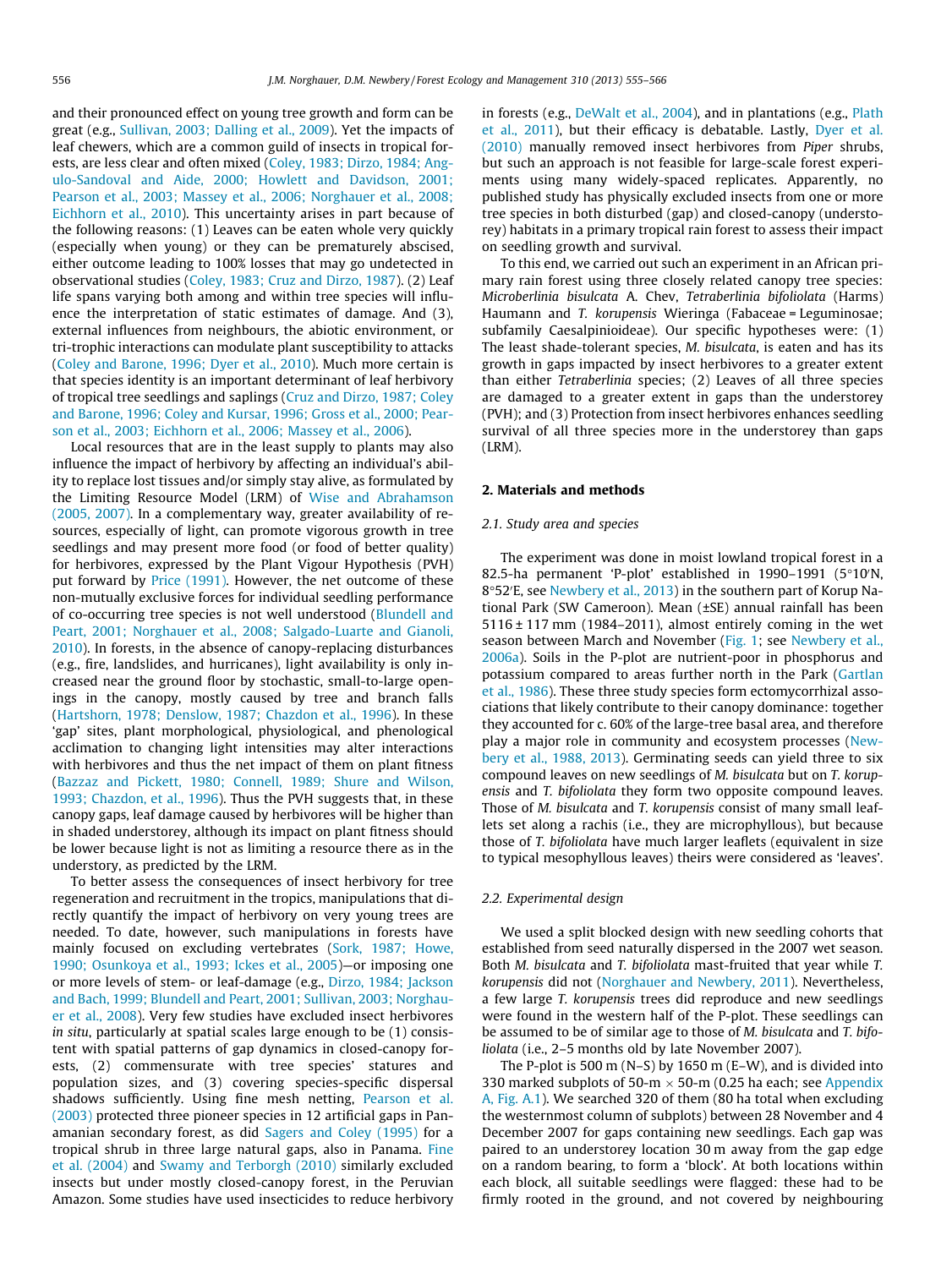<span id="page-2-0"></span>

Fig. 1. Time course of the field experiment that excluded insect herbivores (by caging) from newly established seedlings of three co-dominant tree species (Microberlinia bisulcata, Tetraberlinia bifoliolata and T. korupensis) in relation to the season rainfall pattern at Korup, Cameroon. Arrows indicate the median dates of the initial search for seedlings, treatment installation (='census 1', C-1), and three subsequent censuses (C-2, C-3, and C-4) that corresponded to three experimental intervals: the latter part of the first dry season and most of the first wet season (DW<sub>1</sub>), the entire second dry season (D<sub>2</sub>), and nearly all of the second wet season (W<sub>2</sub>). Mesh cages and control tops were removed from all survivors at census 4 (C-4); the dashed line indicates the 'post-treatment phase' (PT) up to census 5 (C-5). February and August are generally the peak months of the dry and wet seasons.

vegetation in the seedling layer; and they needed to have at least the two new leaves in the cases of T. bifoliolata and T. korupensis, and at least four leaves in the case of M. bisulcata. A final consideration for suitability was that seedlings had to have mostly intact leaves, i.e., <5% of their leaf area missing. The understorey areas were then searched for seedlings within a 10–20 m radius, or the areas were expanded until matching numbers of suitable seedlings were found. In this way, a total of 41 blocks were identified as being suitable for experimentation (Appendix A, Fig. A.1). In April 2009, for each block, the centres of seedling clusters in each canopy type (gap vs. understorey) was estimated visually and marked with a plastic post. Across blocks, the mean (± SE) distance between centres of paired gap and understorey locations was  $37.1 \pm 1.4$  m (median, 35.6 m; range, 15–65 m).

## 2.3. Installation of herbivory treatments

In each experimental block, we randomly assigned the flagged seedlings to grow with or without access by insect herbivores ('caged' vs. 'control'). To reduce pressure from medium-sized leaf-chewing insects on individual seedlings, we built cages using Econet-B mesh (hole size of 1 mm  $\times$  4 mm; AB Ludwig Svensson, Sweden) that measured c. 40-cm  $\times$  40-cm in basal area and were 50-cm tall. Top flaps of cages were closed and kept taut, while con-trols had just 50-cm × 50-cm rooftops (sides open). (See [Norghau](#page-11-0)[er and Newbery, in press,](#page-11-0) for more details.) These herbivory treatments were installed over a 1-month period (13 December 2007–13 January 2008; see Fig. 1) and applied to  $664$  seedlings ([Table 1\)](#page-3-0). All treated seedlings had their initial heights measured perpendicular from the ground level to the tallest petiole-leaf junction, and their leaves counted and marked with thread. Each seedling was again evaluated for overall leaf damage just prior to the treatment installations. Since flagging in early December 2007, the majority (85%) of the 664 seedlings still had negligible leaf damage (<5% leaf area missing), while 13.6% of them now had 5– 20% damage (41 controls, 49 cages), and just nine seedlings (1.4%) had incurred moderate 20–50% damage (four controls, five cages). Between 18 December 2007 and the end of November 2009, litter fall on the tops of cages and on control roofs was removed every 5–7 days and transferred to the ground underneath.

## 2.4. Light measurements

We quantified light availability at individual seedling locations in two ways: (1) indirectly, using hemispherical digital photography, and (2) directly, by measuring instantaneous percentage of above-canopy light (PPFD: photon flux density of photosynthetically active radiation [400–700 nm] measured in units of  $\times$ 10 µmol/m<sup>2</sup>/s) transmitted through the canopy under overcast sky conditions [\(Messier and Puttonen, 1995](#page-10-0)). The latter are instantaneous measures of diffuse light known to be well correlated with the total daily mean %PPFD in other forests ([Gendron et al., 1998\)](#page-10-0). Details can be found in Appendix B.

To test whether mesh screening differentially obscured or limited light transmission to seedlings, we used the photon sensors to compare light levels inside the mesh treatments (caged vs. control) in the forest (Appendix C, Table C.1). In addition, ex-situ checks were made on new and worn mesh material to check their light transmission and any changes to them caused by weathering in the forest (Appendix D, Table D.1).

## 2.5. Growth and herbivory measurements in the treatment phase

After the start of the experiment ('census 1'), seedlings were censussed at three further times for changes in their size: on 9– 14 November 2008 ('census 2'), 11–15 March 2009 ('census 3'), and 4–10 October 2009 ('census 4') (Fig. 1). Census dates were chosen to coincide best with changes between dry and wet seasons,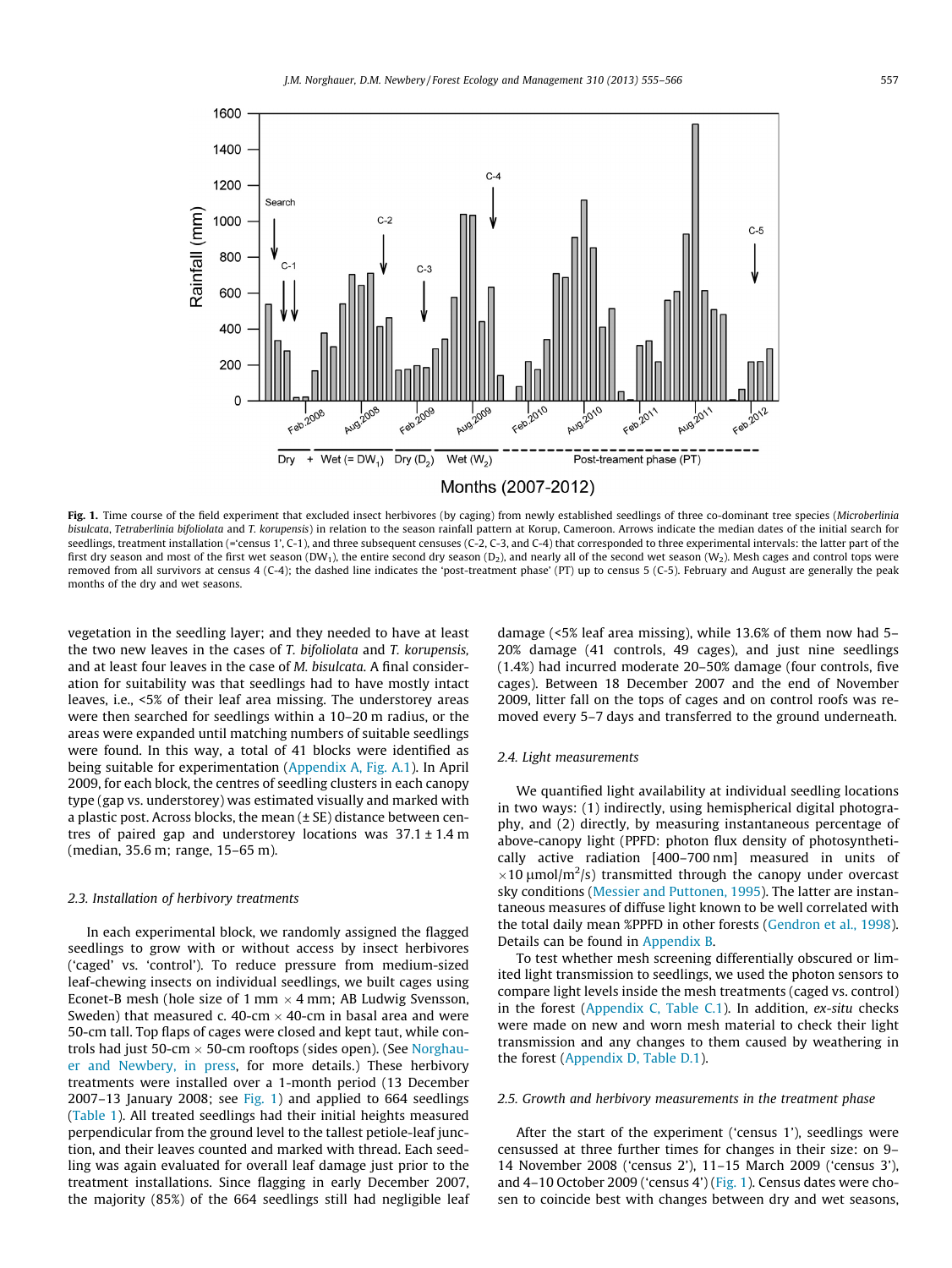#### <span id="page-3-0"></span>Table 1

Mean (±SE) starting plant size of the three co-dominant tree species (Mb, Microberlinia bisulcata; Tb, Tetraberlinia bifoliolata; and Tk, T. korupensis) in the insect herbivore exclusion experiment in Korup National Park (Cameroon). Midway through the experiment, i.e. census 2, light availability was measured at all seedling locations: %PPFD<sub>mid</sub> is a direct measure of light under overcast conditions; %CO<sub>mid</sub> is canopy openness calculated from hemispherical photographs. For each variable, means not sharing the same small letters are significantly different at  $\alpha$  = 0.05 in LMM analyses. Ranges are shown in parenthesis.

|                                      | Total no.<br>seedlings | No. gaps or<br>understorey locations | Gap                          |                              | Understorey                   |                               |
|--------------------------------------|------------------------|--------------------------------------|------------------------------|------------------------------|-------------------------------|-------------------------------|
| Plant sizes                          |                        |                                      | Control                      | Caged                        | Control                       | Caged                         |
| Height (cm)                          |                        |                                      |                              |                              |                               |                               |
| Mb                                   | 388                    | 34                                   | $21.0b \pm 0.33$ (13.5-30.3) | $20.9b \pm 0.35$ (13.5-32.2) | $20.1b \pm 0.20$ (16.0-26.5)  | $19.6b \pm 0.21$ (14.5-24.5)  |
| Tb                                   | 172                    | 18                                   | $19.6b \pm 0.44$ (13.7-25.6) | $19.8b \pm 0.40$ (14.3-24.8) | $21.2b \pm 0.35$ (17.1-27.3)  | $20.7b \pm 0.27$ (16.3-25.1)  |
| Tk                                   | 104                    | 10                                   | $23.5a \pm 0.52$ (19.4-29.0) | $23.2a \pm 0.58$ (17.0-30.1) | $20.9b \pm 0.44$ (14.7-25.5)  | $21.1b \pm 0.40$ (17.5-26.0)  |
| No. of leaves <sup>a</sup>           |                        |                                      |                              |                              |                               |                               |
| Mb                                   | 388                    | 34                                   | $5.9a \pm 0.18$ (4-12)       | $5.9a \pm 0.16$ (3-10)       | $4.4ab \pm 0.07$ (3-7)        | $4.5ab \pm 0.06$ (4-7)        |
| Tb                                   | 172                    | 18                                   | $4.2ab \pm 0.12(4-8)$        | $4.1ab \pm 0.08$ (3-6)       | $4.0ab \pm 0.00(4-4)$         | $4.0ab \pm 0.00(4-4)$         |
| Tk                                   | 104                    | 10                                   | $4.1ab \pm 0.34$ (2-9)       | $4.1ab \pm 0.37$ (2-9)       | $2.0b \pm 0.00$ (2-2)         | $2.0b \pm 0.00$ (2-2)         |
| Light availability                   |                        |                                      |                              |                              |                               |                               |
| $%$ PPFD <sub>mid</sub> <sup>a</sup> |                        |                                      |                              |                              |                               |                               |
| Mb                                   | 388                    | 34                                   | $5.36a \pm 0.38$ (0.81-22.2) | $5.59a \pm 0.35(0.78-18.9)$  | $0.59b \pm 0.029$ (0.17-1.88) | $0.64b \pm 0.04$ (0.12-2.90)  |
| Th                                   | 172                    | 18                                   | $5.39a \pm 0.48$ (1.62-15.5) | $5.50a \pm 0.49$ (1.32-13.7) | $0.73b \pm 0.07$ (0.47-0.59)  | $0.77b \pm 0.08$ (0.54-0.63)  |
| Tk                                   | 104                    | 10                                   | $6.04a \pm 0.91$ (1.64-19.3) | $4.11a \pm 0.34$ (1.07-9.54) | $1.10b \pm 0.37$ (0.06-7.94)  | $1.03b \pm 0.30$ (0.33-6.49)  |
| %CO <sub>mid</sub>                   |                        |                                      |                              |                              |                               |                               |
| Mb                                   | 388                    | 34                                   | $7.69a \pm 0.17$ (4.44-11.7) | $7.86a \pm 0.19$ (2.91-12.9) | $5.53b \pm 0.11$ (2.95-7.96)  | $5.48b \pm 0.01$ (2.77-8.05)  |
| Tb                                   | 172                    | 18                                   | $8.23a \pm 0.26$ (5.32-10.9) | $8.46a \pm 0.33$ (4.86-14.1) | $5.48b \pm 0.18$ (3.31-9.27)  | $5.96b \pm 0.17(1.13 - 8.62)$ |
| Tk                                   | 104                    | 10                                   | $9.21a \pm 0.33$ (6.43-14.3) | $8.68a \pm 0.35$ (4.38-13.1) | $5.64b \pm 0.22$ (4.52-9.06)  | $5.79b \pm 0.18$ (4.28-8.29)  |

<sup>a</sup> Log-transformed in LMMs.

which resulted in three successive census intervals for studying the growth and herbivory of seedlings:  $DW_1$ ,  $D_2$ , and  $W_2$  (see [Fig. 1](#page-2-0)). At each census we measured the relaxed seedling height and counted total number of leaves, using colour-coded copper wire to distinguish between those produced since the last census (new) and those present before (old). Individual leaf damage on all new leaves produced in gaps, and on all leaves present at understorey locations, were scored visually according to five damage classes: <5%, 5–20%, 20–50%, 50–75%, >75% of leaf area missing. Similarly-scaled indices have been used in other field studies to rapidly and reliably gauge standing levels of leaf herbivory in a non-destructive way ([Garcia-Guzman and Dirzo, 2001\)](#page-10-0). At censuses 2 and 4, in gaps alone, we recorded the proportion of leaves that showed clear evidence of insect leaf chewing; and for the sample at census 4 all insect-chewed leaves present were grouped into either <50% or >50% damage classes. To estimate maximum leaf areas, up to five of the largest intact leaves on gap seedlings were measured for their lengths and widths during census 4 (end of  $W_2$ ). Then, at all seedling locations (dead or alive), the heterospecific vegetation was quantified in a systematic way by one of us (Appendix E). Further details on height measurements, leaf area estimations and the enlargements of cages can be found in Appendix F.

## 2.6. Long-term impacts of herbivory

Soon after census 4, all mesh cages and control tops were removed (27 October–4 November 2009), and all seedlings alive in gaps received each a numbered aluminum tag. To gauge the longer-term effects of herbivores on post-establishment tree growth, the gaps were revisited and searched for surviving seedlings on 3–4 March 2012 (hereafter 'census 5', [Fig. 1](#page-2-0)), c. 27 months later (2.3 years), which represented a 'post-treatment' phase ('PT' interval in [Fig. 1\)](#page-2-0). By this time many gaps were expected to have closed up. The survivors from the starting sample were measured for stem height and their leaves counted.

## 2.7. Data analysis

We used a linear mixed model (LMM) approach with REML estimation in GenStat v.14.1 [\(Payne et al., 2009](#page-11-0)). The random factor was the experimental block. The fixed factors were canopy type within each block (gap vs. understorey), and nested within each canopy type, species present crossed with the randomized herbivore treatments (caged vs. control) and their interactions. Hence this was a 2  $\times$  3  $\times$  2 partly-nested factorial block design: the statistical unit of replication for testing the main effect of canopy type was location, whereas for all other tests of main and crossed effects it was the individual seedling (see [Quinn and Keough, 2002](#page-11-0); [Gal](#page-10-0)[wey, 2006](#page-10-0) for design aspects). Based on earlier work onsite [\(Green](#page-10-0) [and Newbery, 2001a,b\)](#page-10-0), we anticipated a three-way interaction between the fixed factors, and were therefore primarily interested in contrasts among the 12 treatment means. We carried out sequential multiple pairwise comparisons of means adjusted for block effects, which controlled for the family-wide Type 1 error rate even in those cases where the omnibus test for the three-way interaction was not significant ([Day and Quinn, 1989](#page-10-0); [Hancock and Klock](#page-10-0)[ers, 1996;](#page-10-0) see Appendix G for more details). All arithmetic means presented in the tables and figures are based on the raw data (i.e., not transformed or back-transformed).

## 2.7.1. Growth rates

To standardize for differences in initial plant height, we used relative growth rate, calculated as:  $RGR-HT = [\ln (ht_2) - \ln (ht_1)]$  $[t<sub>2</sub>-t<sub>1</sub>]$ ; where ht<sub>1</sub> and ht<sub>2</sub> are heights at times t<sub>1</sub> and t<sub>2</sub> corresponding to the start and end of the time interval between censuses (units of cm  $cm^{-1}$  year<sup>-1</sup>). The lengths of the three time intervals  $DW_1$ ,  $D_2$  and  $W_2$  were 0.875, 0.333 and 0.666 years respectively; and hence the whole treatment interval  $(DW_1 + D_2 + W_2; Fig. 1)$  $(DW_1 + D_2 + W_2; Fig. 1)$ was 1.875 years. Likewise, the net change in total numbers of leaves (nl) on seedlings was also calculated as a relative growth rate (RGR-LV, nl  $nl^{-1}$  year<sup>-1</sup>). One LMM was fitted separately for RGR-HT and RGR-LV in each of these intervals. Given in Appendix G are further details on the analyses, which outliers were removed, and how long-term effects were modeled after accounting for light availability and levels of leaf harvesting.

It is possible that RGR, as formulated above, can be biased by starting plant sizes (i.e.,  $ht_1$ ), especially when the sample consists of different-aged seedling cohorts, or of annual plant species that change rapidly in biomass, or when compared across differentsized life-forms. However, this issue did not apply to our particular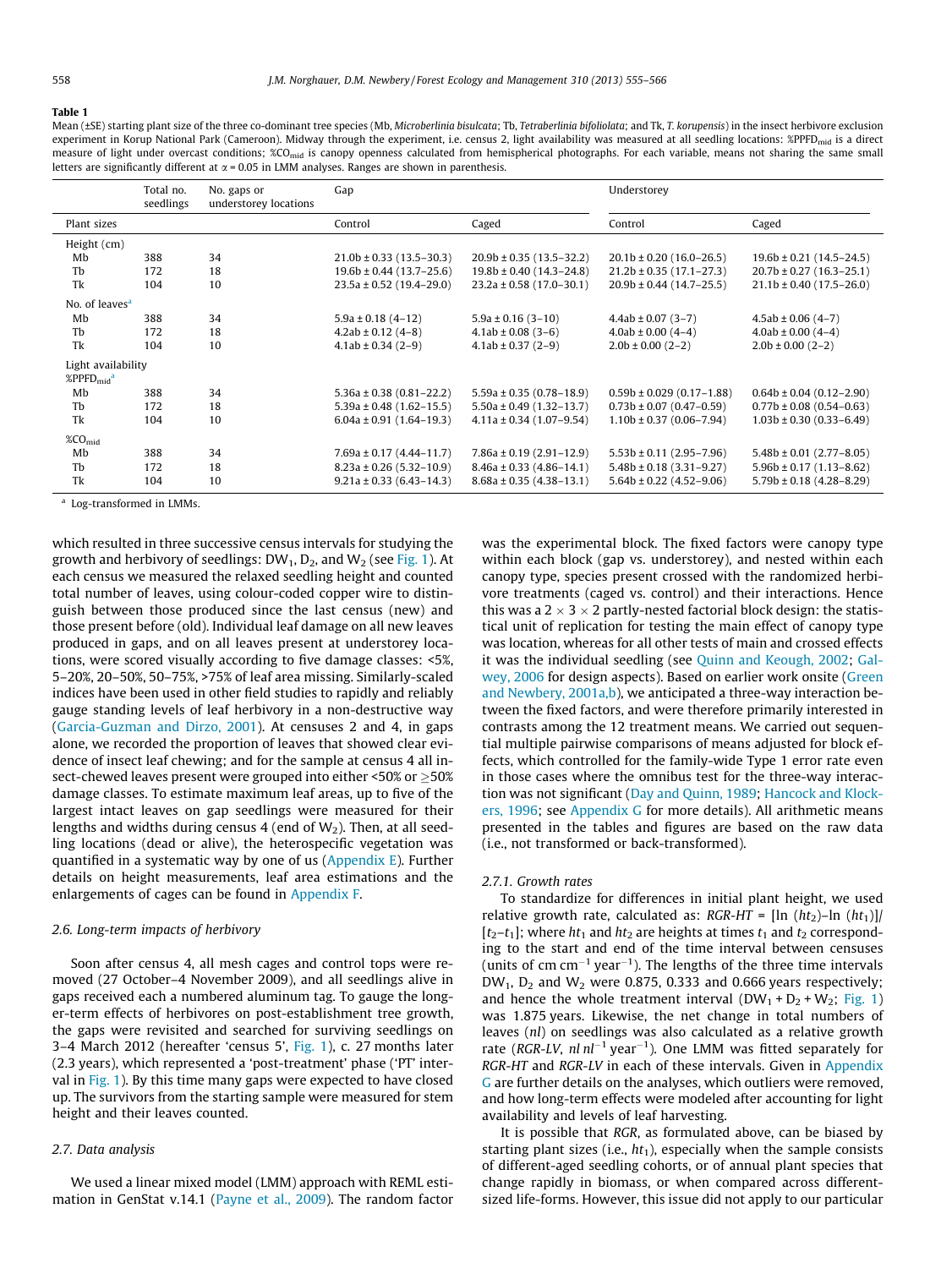dataset because the caged vs. control samples of each species had virtually identical starting height distributions and were similaraged, and any differences in heights among species were very small in absolute terms (see SEs and ranges in [Table 1\)](#page-3-0).

## 2.7.2. Leaf damage

Following [Garcia-Guzman and Dirzo \(2001\),](#page-10-0) individual leaf scores (1–5) were first averaged for each seedling to not miss the contribution of infrequent cases of severe herbivory ([Cruz and Dir](#page-10-0)[zo 1987](#page-10-0)). Three sets of static damage indices—one each for  $DW_1$ ,  $D_2$ , and  $W_2$  leaves–for gap data only were analyzed using nonparametric tests. Rates of damage to these new gap leaves were approximated by first converting seedlings' mean scores to their percentage equivalents and dividing by months in a given time interval(s), then averaged across the treatment period. This was done for the understorey too, for comparative purposes, but instead using accumulated months throughout the period (because mostly the same set of leaves were scored through successive time intervals).

For new leaves clearly damaged by insects in gaps, three further indices using proportions were developed (there was very little leaf production at understorey locations). These indices were (1) the proportion of new leaves in  $DW_1$  chewed by insects; and (2) the proportions of all leaves present at the end of the treatment phase chewed by insects; and of the latter, (3 and 4) those with  $\leq$  50% or  $\geq$  50% damage respectively. For indices (1) and (2), a general linearized mixed model (GLMM) was used, with a binomial error distribution and logit link, for which the binomial totals were the number of new leaves (1) and total leaves (2) and the response variable the number of damaged leaves. For indices (3) and (4), the means of proportions were compared using 95% confidence intervals because the mixed models fitted poorly to the data.

## 2.7.3. Evidence for PVH and LRM

Unlike for rates of leaf damage, comparing static damage levels on control seedlings in gaps vs. the understorey was not feasible because in the latter environment damage accumulated over time, while in the former one only those leaves newly-produced in each interval (DW<sub>1</sub>, D<sub>2</sub>, and W<sub>2</sub>) were scored. Following from the Plant Vigour Hypothesis (PVH), we expected the ratio of damage levels for control/caged treatments to be higher within gaps than within understorey. To test this PVH, we averaged seedling-level leaf damage from  $DW_1$ —as this provided the largest sample sizes for each species—over each gap and understorey location, and used a standard (one-tailed) t-test since the distribution of ratios for each species were not skewed.

Similarly, because above-ground growth was negligible in the understorey, we could not test predictions of the Limiting Resource Model (LRM) using heights or leaf numbers. For many rain forest species though, persistence of their seedlings in the understorey until light conditions improve is vital for recruitment ([Canham, 1989; Kitajima, 1994](#page-10-0)). We therefore tested the specific prediction that the benefit of caging relative to controls would be negligible for overall survival in gaps (where light is not a limiting resource), whereas this difference in survival would be positive at understorey locations (i.e., caged – control >0). For each species, we first removed all cases of stems clipped near their bases by small mammals (presumably rodents). Then, separately for each canopy type, we calculated the 95% confidence intervals for the difference in treatment survival proportions (following [Agresti, 2007](#page-10-0)). If the 95% confidence limits (CL) did not overlap with zero or have negative values, we could conclude that there was a significant difference between the treatments in the hypothesized direction.

## 3. Results

#### 3.1. Forest light environments

Seedlings located in gaps received 5–9 times more light than those in the understorey locations when directly measured as %PPFD transmission midway through the experiment [\(Table 1;](#page-3-0) Appendix H, Table H.1; Appendix I, Fig. I.1). Light availability was also significantly greater in gaps when measured indirectly, using either percent canopy openness ( $\%CO_{mid}$ , [Table 1](#page-3-0)) or the total PPFD calculated from the hemispherical photographs (PPFD means ± SE: 6.16 ± 0.09 vs.  $3.29 \pm 0.04$  mol m<sup>-2</sup> d<sup>-1</sup>; Appendix H). No significant differences were detected between herbivory treatments in either light environment.

Two years after the experiment started, more light still reached seedlings in gaps than in the understorey (total PPFD:  $4.53 \pm 0.07$ vs. 4.06  $\pm$  0.04 mol m<sup>-2</sup> d<sup>-1</sup>; Appendix H, Table H.1). However, because gaps grew in from below and above, their  $\%CO_{end}$  was reduced to  $6.68 \pm 0.07$ %. Conversely, because new gaps naturally formed in the forest over the two-year period,  $\%CO_{end}$  increased slightly to  $7.12 \pm 0.08\%$  in the understorey (Appendix J, Fig. J.1). (A given level of %CO can transmit differing amounts of PPFD depending on the orientation of the sky pixels in hemispherical photographs.) As before too, no significant differences were detected between or among treatment combinations (Appendix H). Moreover, at all live and dead seedling locations in gaps  $(n = 338)$ , the %PPFD<sub>end</sub> was very similar between caged and control treatments for all three species (Appendix H).

In gaps, the caged and control treatments had similar levels of heterospecific vegetation cover, which (not surprisingly) was greater than at the understorey locations. In the latter, cages had significantly less cover than the controls (Appendix E, Fig. E.1), but this was only a 4% absolute difference due to more patchy cover around the two Tetraberlinia species.

## 3.1. Growth of tree seedlings

#### 3.1.1. Height growth

Relative growth rates in height (RGR-HT) of all three species were higher in gaps than at understorey locations where they instead stayed small [\(Fig. 2](#page-5-0)a and d; Appendix H, Table H.2.). In the DW<sub>1</sub> interval, seedlings in gaps not only grew much faster, but their growth was significantly greater for both M. bisulcata and T. bifoliolata (not for T. korupensis) in cages than controls. From census 1 to 4 (including now a second dry season and another wet season), all species showed diminished growth rates in gaps, yet the ranking of M. bisulcata > T. bifoliolata > T. korupensis when caged was still maintained such that now M. bisulcata significantly grew faster than either Tetraberlinia species [\(Fig. 2](#page-5-0)d). No significant benefit of herbivore exclusion was detected for the latter two species.

For  $D_2$  there appeared to be little species-specific growth advantage gained by caging vs. control for either canopy type [\(Fig. 2b](#page-5-0); Appendix H, Table H.2.), though the difference in growth rates was still significant between treatments averaged over canopy types and species.When averaged over treatments, growth rates were significantly greater in gaps than at understorey locations for M. bisulcata and T. bifoliolata, yet insignificantly so for T. korupensis. During the next interval,  $W_2$ , height growth rate closely mirrored the pattern seen in  $DW_1$ , in that caged M. bisulcata seedlings in gaps grew at nearly twice the rate of their conspecific controls [\(Fig. 2c](#page-5-0)) whereas both Tetraberlinia species lacked such a pronounced difference.

## 3.1.2. Leaf dynamics

Relative growth rates in terms of leaf number (RGR-LV) showed similar patterns to those in terms of height in the  $DW_1$  interval.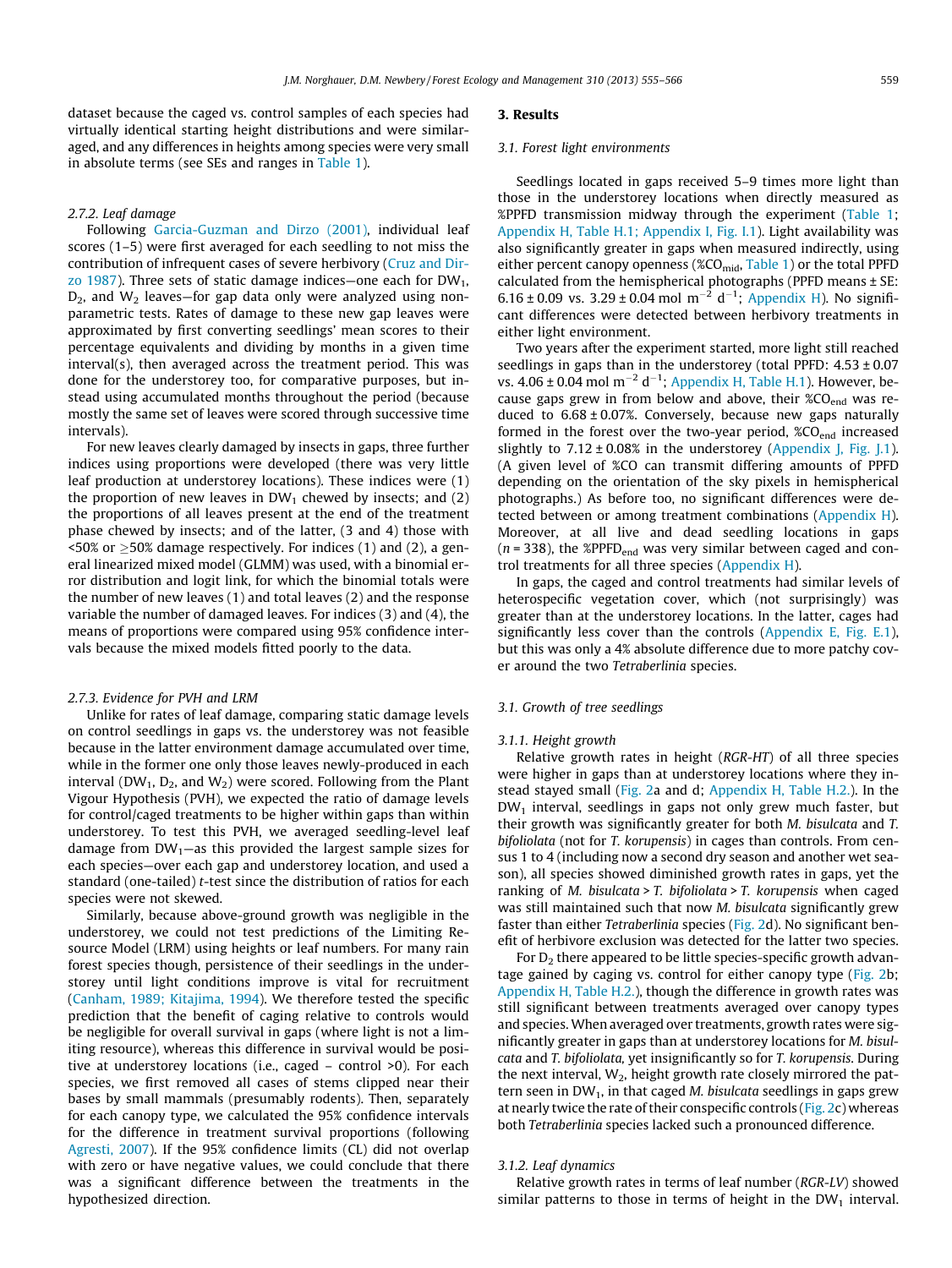<span id="page-5-0"></span>

Fig. 2. Relative growth rates in height, RGR-HT (a-d), and leaf numbers RGR-LV (e-h), of Microberlinia bisulcata (Mb), Tetraberlinia bifoliolata (Tb) and T. korupensis (Tk) tree seedlings (means ± SE) for two insect herbivore treatments (caged vs. control) under two canopy types (gap vs. understorey) at Korup, in (a, e) the first dry and wet season ('DW<sub>1</sub>'), in (b and f) the next dry season ('D<sub>2</sub>'), and (c, g) in the next wet season ('W<sub>2</sub>'); and (d, h) over the entire experimental period since census 1 ('DW<sub>1</sub> + D<sub>2</sub> + W<sub>2</sub>'). Dates of censuses and intervals are given in [Fig. 1](#page-2-0): sample sizes (range 13–96) are given in Appendix M. Means not sharing the same small letters within any one panel are significantly different at  $P < 0.05$ . Note the different scales of the panel y-axes.

However, in gaps, while Microberlinia lagged behind the two Tetraberlinia species in maintaining its leaf numbers, when protected from insect herbivores, all three species had similar growth in leaf numbers (Fig. 2e; Appendix H, Table H.2). By the end of the treatment phase (census 4), M. bisulcata seedlings caged in gaps had grown twice as fast as under controls, but had a marked negative growth rate in the understorey, implying a net loss in leaf numbers (Fig. 2h).

While the growth rate in  $D<sub>2</sub>$  did not differ significantly for caged and control seedlings averaged over canopy type and species, our conservative pairwise comparisons did indicate a significant difference for T. korupensis growth in the understorey (Fig. 2f; Appendix H, Table H.2.). Averaged over treatments, M. bisulcata grew slightly faster than T. korupensis in gaps, and was c. 60% faster than T. bifoliolata. In  $W_2$ , the comparisons further suggested that M. bisulcata benefited the most from caging, and significantly so in gaps (Fig. 2g). In the understorey, however, all three species' controls experienced net losses in their leaf numbers (Fig. 2g).

Few, or almost no, leaves were produced in the understorey for any of the species, but in gaps there were many more, especially when cages were compared with controls for M. bisulcata (see Appendix K, Fig. K.1). The low leaf numbers in the understorey (Fig. 2e-h) therefore reflected a lack of growth rather than high rates of turnover.

In gaps, light availability had a generally positive and highly significant effect on a leaf maximal area (LMM on log-transformed mean values: covariate term, %PPFD<sub>mid</sub>,  $F_{1, 248.4}$  = 55.69,  $P$  < 0.001). Caged M. bisulcata seedlings were able to produce leaves that were on average 60% larger than their conspecific controls ([Table 2\)](#page-6-0), whereas the Tetraberlinia species both had leaves of similar size under the two treatments (species $\times$ treatment term,  $F_{2,}$  $_{214.8}$  = 8.68, P < 0.001).

## 3.2. Leaf damage

In both gaps and understorey, caging reduced the mean rate of missing leaf area on seedlings significantly for M. bisulcata and T. bifoliolata, but not T. korupensis [\(Fig. 3\)](#page-7-0). In the DW<sub>1</sub> interval, the significant differences in median static damage scores between treatments (caged vs. control) on new leaves in gaps were greatest for M. bisulcata seedlings, but 50% lower for T. bifoliolata and T. korup-ensis [\(Table 3](#page-7-0)). In the  $D_2$  and  $W_2$  intervals, gap controls had less static damage than conspecific caged seedlings except for T. korupensis in the second wet season ( $W_2$ ; [Table 3\)](#page-7-0). Among species in gaps, the control seedlings of M. bisulcata had significantly more such damage than those of T. bifoliolata in each of the three time intervals (Mann–Whitney tests, range of U-values: 263–431, P-values <  $0.001 - 0.002$ ,  $n = 59 - 79$ ); though also greater than T. korupensis, this difference was not significant in  $D_2$  or  $W_2$  (U-values: 616 and 227,  $P = 0.173$ , 0.432,  $n = 89$ , 48, respectively; [Table 3\)](#page-7-0) unless damage was expressed instead as rates of leaf area lost (see [Fig. 3\)](#page-7-0).

Scoring of explicitly insect-chewed leaves in gaps only confirmed that cages incurred significantly fewer signs of insect attack there than controls, as expected if the treatment had worked. However, T. bifoliolata had significantly 18.2% and 23.6% fewer leaves damaged in this way than M. bisulcata or T. korupensis, respectively, in the DW<sub>1</sub> interval (see Appendix L, Fig. L.1a). When all leaves present at the end of the whole treatment phase (census 4) were assessed, M. bisulcata had slightly fewer insect-damaged leaves on its control seedlings than T. korupensis (Appendix L, Fig. L.1b). However, when the severity of leaf damage was taken into account, M. bisulcata had 2–3 times more leaves than T. bifoliolata and T. korupensis with heavy ( $\geq$ 50%) damage, and correspondingly fewer with lighter (<50%) damage [\(Fig. 4\)](#page-8-0).

More damage on control than caged leaves in gaps as compared to the understorey is one testable prediction of the Plant Vigour Hypothesis (PVH). Here, the ratios between control and caged levels of static damage were significantly different between canopy types for *M. bisulcata* ( $t = 2.93$ , d.f. = 56) and thus consistent with the PVH. However, results were not consistent with the PVH for T. bifoliolata ( $t = 0.28$ , d.f. = 31) or T. korupensis ( $t = -0.49$ , d.f. = 14; see [Fig. 5\)](#page-8-0). Further support for the PVH as it applies to M. bisulcata can be seen in the significantly higher rates of leaf damage on controls in gaps than in the understorey; this result was also found for T. bifoliolata, but not T. korupensis (see [Fig. 3](#page-7-0)).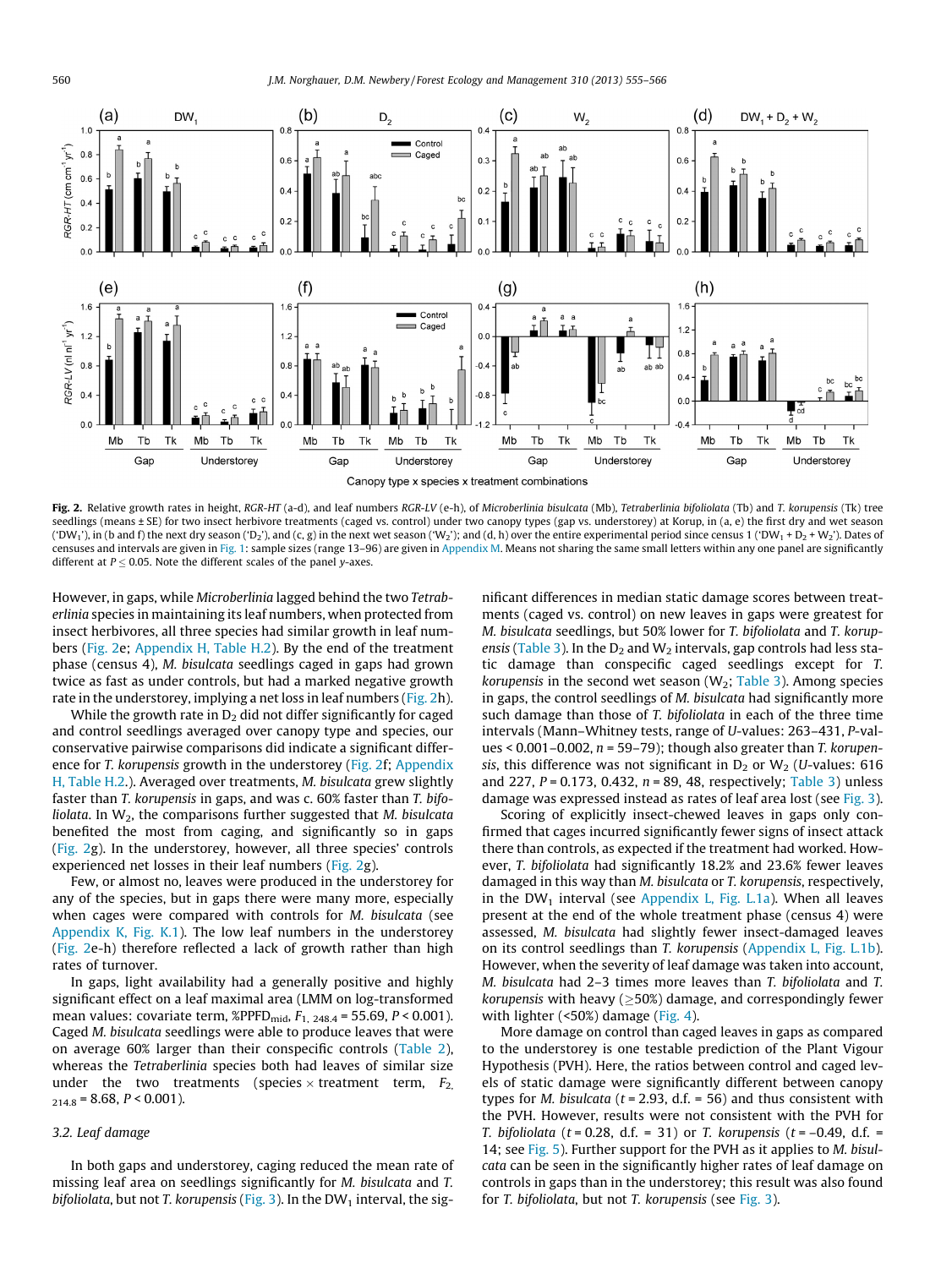#### <span id="page-6-0"></span>Table 2

Light levels and leaf size of the seedlings of three tree species (Mb, Microberlinia bisulcata; Tb, Tetraberlinia bifoliolata; and Tk, T. korupensis) growing in canopy gaps at census 4– the end of the experimental treatment period (see [Fig. 1](#page-2-0))—that were protected (caged) and unprotected (control) from insect herbivores at Korup National Park (Cameroon). Also given are the final absolute sizes for survivors at census 5, that is, after a 'post-treatment' period of c. 2.25 years (see [Fig. 1\)](#page-2-0). %PPFD<sub>end</sub> is a direct measure of light under overcast conditions;  $\%CO_{end}$  is canopy openness calculated from hemispherical photographs. Means (±SE); ranges are shown in parenthesis.

|                                       | n <sup>a</sup> | Mb                                  |                                     | $n^{\rm a}$ | Tb                                  |                                     | $n^{\rm a}$ | Tk                                  |                                     |
|---------------------------------------|----------------|-------------------------------------|-------------------------------------|-------------|-------------------------------------|-------------------------------------|-------------|-------------------------------------|-------------------------------------|
|                                       |                | Control                             | Caged                               |             | Control                             | Caged                               |             | Control                             | Caged                               |
| Light availability <sup>d</sup>       |                |                                     |                                     |             |                                     |                                     |             |                                     |                                     |
| $\%$ PPFD <sub>end</sub> <sup>b</sup> | 47,93          | $3.27 \pm 0.56$<br>$(0.34 - 21.13)$ | $3.57 \pm 0.19$<br>$(0.19 - 16.87)$ | 37,41       | $3.87 \pm 0.56$<br>$(0.56 - 14.59)$ | $3.89 \pm 0.51$<br>$(2.42 - 11.97)$ | 21.27       | $4.53 \pm 0.87$<br>$(0.51 - 17.04)$ | $3.58 \pm 0.63$<br>$(0.34 - 11.03)$ |
| %CO <sub>end</sub> <sup>c</sup>       | 47,94          | $6.69 \pm 0.19$<br>$(4.27 - 10.84)$ | $6.80 \pm 0.13$<br>$(3.94 - 10.70)$ | 38,41       | $6.67 \pm 0.18$<br>$(3.73 - 8.59)$  | $6.78 \pm 0.22$<br>$(3.19 - 9.36)$  | 21.26       | $6.75 \pm 0.21$<br>$(4.44 - 8.48)$  | $6.29 \pm 0.19$<br>$(4.17 - 8.87)$  |
| Leaf size                             |                |                                     |                                     |             |                                     |                                     |             |                                     |                                     |
| Max. area per leaf $(cm2)$            | 47,60          | $24.7 \pm 1.6$<br>$(8.67 - 64.2)$   | $39.4 \pm 1.6$<br>$(10.1 - 93.2)$   | 36,39       | $24.1 \pm 1.9$<br>$(8.96 - 58.6)$   | $27.0 \pm 1.7$<br>$(8.51 - 50.6)$   | 21.24       | $39.0 \pm 2.9$<br>$(22.0 - 74.0)$   | $44.6 \pm 3.8$<br>$(9.40 - 102.4)$  |
| Post-treatment sizes                  |                |                                     |                                     |             |                                     |                                     |             |                                     |                                     |
| Height $(cm)b$                        | 25,60          | $63.5 \pm 8.8$<br>$(15.0 - 241.0)$  | $100.9 \pm 8.9$<br>$(38.5 - 339.0)$ | 30.30       | $61.3 \pm 6.4$<br>$(21.0 - 182.5)$  | $73.5 \pm 8.6$<br>$(29.5 - 223.0)$  | 13.22       | $56.1 \pm 8.0$<br>$(18.0 - 122.5)$  | $60.8 \pm 4.4$<br>$(18.5 - 101.0)$  |
| No. Leaves <sup>b</sup>               | 25,60          | $17.8 \pm 4.3$<br>$(3-109)$         | $40.4 \pm 7.9$<br>$(5-263)$         | 30,30       | $14.0 \pm 2.0$<br>$(2 - 58)$        | $20.0 \pm 2.8$<br>$(2 - 70)$        | 13,22       | $8.8 \pm 2.0$<br>$(2 - 26)$         | $12.1 \pm 1.8$<br>$(2-42)$          |

<sup>a</sup> The sample counts are given as 'control, caged' treatments.

**b** Log-transformed in LMMs.

<sup>c</sup> One outlier had to be removed to fit LMM.

<sup>d</sup> Sample means shown are for survivors only.

## 3.3. Correlations between leaf damage and seedling growth

On a per-species basis, RGR-HT was not significantly correlated with static damage to new leaves of any of the tree species in the DW<sub>1</sub> interval (*P*-values: 0.183 to 0.433). In  $D_2$ , though, it was significantly negatively correlated for M. bisulcata (Spearman's coefficient,  $r_s = -0.311$ ,  $P = 0.012$ , d.f. = 63), but not for T. bifoliolata  $(r<sub>s</sub> = 0.027, P = 0.917, d.f. = 36)$ , and positively for T. korupensis  $(r<sub>s</sub> = 0.441, P = 0.014, d.f. = 22)$ . In W<sub>2</sub>, no significant correlations were found (P-values: 0.066, 0.157 and 0.104, respectively).

Between-period correlations yielded a significant negative correlation between damage in  $DW_1$  and growth in  $D_2$  for M. bisulcata  $(r<sub>s</sub> = -0.262, P = 0.012, d.f. = 89)$ , but a positive one for T. korupensis  $(r_s = 0.459, P = 0.005, d.f. = 24)$ , for which growth in W<sub>2</sub> and damage in D<sub>2</sub> was also positively correlated ( $r_s$  = 0.385, P = 0.019, d.f. = 20). The remaining three correlations were not significant (P-values: 0.312–0.889).

#### 3.4. Survival of non-stem-clipped seedlings

The proportions of seedlings that survived in control/caged treatments in the understorey were 0.302/0.452, 0.565/0.826, and 0.786/0.791 for M. bisulcata, T. korupensis, and T. bifoliolata respectively; and likewise for gaps the proportions were 0.854/ 0.940, 0.913/0.931 and 0.927/0.953. The ranking of survivorshipvalues was accordingly T. bifoliolata > T. korupensis > M. bisulcata, under both canopy types.

The Limiting Resource Model (LRM) suggests that the mortality risk of controls would exceed that of caged seedlings in the understorey, but not in the gaps where light is less limiting. Consistent with this prediction, caging improved the survivorship of M. bisulcata and T. korupensis more at the understorey locations than in gaps [\(Fig. 6](#page-8-0)). The 95% confidence intervals for the difference between caged and control proportions of seedlings surviving in the understorey were clearly positive for M. bisulcata (confidence limits, CLs: 0.129, 0.286), yet only just positive for T. korupensis (CLs: 0.006, 0.516). In the gaps, the intervals for treatment differences contained negative values for each of these two species (CLs respectively,  $-0.089$ , 0.260 and  $-0.129$ , 0.165). By contrast, there was no benefit of caging on T. bifoliolata survivorship in the understorey (CLs:  $-0.169$ , 0.179; in gaps, CLs:  $-0.074$ , 0.128 at understorey locations; [Fig. 6\)](#page-8-0).

## 3.5. Long-term effects of herbivory

Final stem height at census 5 was significantly greater in caged than control seedlings when averaged over all three species, with no significant interaction detected (log-transformed response, treatment term,  $F_{1, 151.9}$  = 10.39,  $P = 0.002$ ; species  $\times$  treatment term,  $P = 0.322$ ; Table 2). Averaged over treatments, seedlings of M. bisulcata were taller than those of either Tetraberlinia species (species term,  $F_{2, 141.7}$  = 10.39,  $P < 0.001$ ). Similar results were obtained for total numbers of leaves on survivors (log-transformed response, all four main model terms, P-values < 0.001; interaction term,  $P = 0.836$ ; one outlying value for T. bifoliolata), except that now M. bisulcata and T. bifoliolata were similar to one another in having significantly more leaves than T. korupensis (Table 2).

## 4. Discussion

#### 4.1. Herbivory in the tropics

A better understanding of plant-insect herbivore interactions in early post-dispersal tree dynamics in tropical forests may come from field experiments that achieve two aims together, as done here. The first is to directly reduce, through physical exclusion, the herbivore pressure on new seedlings to assess their impact on growth and survival, and the second, to protect seedlings growing along a light resource gradient (i.e., one that includes both understorey and gap environments). In this part of Korup the soils are sandy and especially lacking in phosphorus and potassium, and so impacts of leaf herbivory should take on greater importance in terms of fitness of the affected plants ([Coley et al., 1985; Fine](#page-10-0) [et al., 2004](#page-10-0)). Among four tropical forest communities, [Coley and](#page-10-0) [Kursar \(1996\)](#page-10-0) recorded the lowest rates of herbivory on leaves from saplings at Korup. It is thus intriguing from both ecological and evolutionary perspectives to find in such a resource-poor environment that the most dominant canopy species in the forest community, M. bisulcata, is also a highly palatable one. Orthoptera nymphs were repeatedly seen eating leaves of all three tree species; as occasionally were leaf-cutting bees on M. bisulcata and T.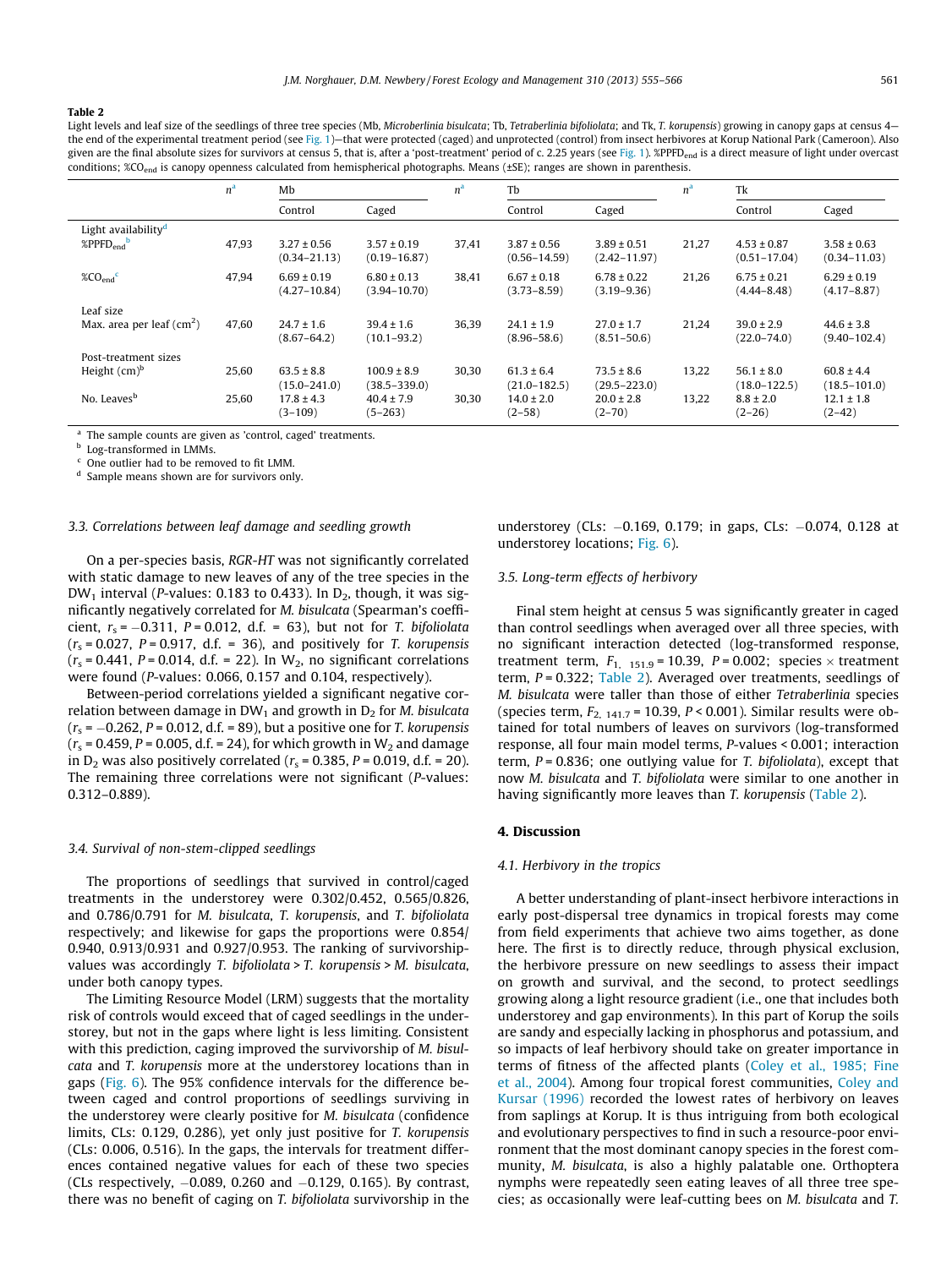<span id="page-7-0"></span>

Fig. 3. Overall rates of leaf damage, expressed as loss in leaf area, calculated for Microberlinia bisulcata (Mb), Tetraberlinia bifoliolata (Tb) and T. korupensis (Tk) tree seedlings for two insect herbivore treatments (caged vs. control) under two canopy types (gap vs. understorey) at Korup. These were conservative estimates (i.e., underestimates) for missing leaf area in gaps because not all leaves had flushed at the start of each time interval(s). Symbols are means with their 95% confidence limits as bars. Sample sizes (range 20–97 seedlings) are given in Appendix M.

korupensis leaflets. A stick insect (Phasmida) was found eating M. bisulcata. Lepidopteran pupae were found on M. bisulcata (in gaps), from which a c. 1.5-cm-long unidentified moth (with a fluorescentyellow body) was reared. An unknown black and orange caterpillar was photographed defoliating mature T. bifoliolata leaves.

## 4.2. Herbivory and growth in gaps

Under natural conditions (i.e. controls) these species appear equally competitive in terms of height growth. This result on its own does not support the notion that these tree species can differentially partition the light environments of gaps, or that there is a height growth advantage trade-off with survival in the low-lit understorey ([Dalling and Burslem, 2005; Kitajima and Poorter,](#page-10-0) [2008\)](#page-10-0). However, reducing herbivore pressure using cages revealed that M. bisulcata could outgrow the other two species under gap conditions. A causal role for insect herbivores diminishing the growth rates of M. bisulcata, while having a much lesser impact on the Tetraberlinia species, is further supported by the former's much higher levels of leaf damage in gaps, especially in terms of numbers of leaves severely eaten. There exists, then, the possibility that light resources in the forest, at the broader gap-understorey scale, are being partitioned by M. bisulcata and Tetraberlinia seedlings in the form of such a trade-off. But such a mechanism of niche differentiation is one that is clearly being mitigated by insect herbivores.

That M. bisulcata has the best height growth potential and is the most light-responsive among the dominant species agrees with results of an earlier nursery experiment under herbivore-free conditions ([Green and Newbery, 2001a](#page-10-0)). However, in a matching field trial at Korup both Tetraberlinia species gained more biomass than did M. bisulcata as light levels increased in the forest [\(Green and](#page-10-0) [Newbery, 2001b\)](#page-10-0). Our new results confirm the suggestion put forward by these earlier studies, and do explain the discrepancy; namely that insect herbivores caused heavy leaf losses on M. bisulcata when its seedlings were better lit in gaps.

Nevertheless, leaf damage was quite variable within and among species across seasons. When converted to percentage leaf area missing, maximum losses on control seedlings in gaps during the DW1 period were 80% on M. bisulcata and 29% and 28% for T. bifoliolata and T. korupensis, respectively. That these values increased for leaves produced in the second wet season  $(W_2)$  for the two latter species (60% and 47%; cf. 89% for M. bisulcata) suggests that there was a general increase in herbivore pressure, possibly due to increased rainfall. Although our scoring missed cases of complete leaf loss and premature leaf abscission ([Coley, 1983; Cruz](#page-10-0) [and Dirzo, 1987](#page-10-0)), such cryptic events were part of the overall impact of insect herbivores on plant growth in gaps since controls were being compared with caged seedlings. Our empirical study joins the very few [\(Sagers and Coley, 1995; Fine et al., 2004\)](#page-11-0) to have experimentally shown that leaf-chewing insects, in contrast to stem shoot-borers (e.g., [Sullivan, 2003; Nair, 2007; Dalling](#page-11-0) [et al., 2009](#page-11-0)), do have an impact on tropical seedling growth under natural forest conditions.

The caged-to-control ratios of mean scores for static leaf damage  $(-1.0)$  and of the proportion of leaves chewed for the three species in gaps in the first growing year were 3.0–6.2, in line with results from other tropical forest studies ([Sagers and Coley, 1995;](#page-11-0) [Pearson et al., 2003; Boege, 2004](#page-11-0)). At the canopy scale, the ratio in leaf damage was higher in gaps than at understorey locations for M. bisulcata, as were the damage rates of controls, which is consistent with the Plant Vigour Hypothesis (PVH, [Price, 1991](#page-11-0)). A

#### Table 3

Static damage to leaves produced in canopy gaps of Microberlinia bisulcata (Mb), Tetraberlinia bifoliolata (Tb) and T. korupensis (Tk) tree seedlings at Korup, Cameroon, in three successive time intervals (DW1, D2, and W2; refer to Fig. 1). Within-species differences between caged and control treatments were tested using a non-parametric approach (Mann-Whitney U-test, one-tailed, control > caged). Control medians of M. bisulcata not sharing the same small letters in that time interval with either Tetraberlinia species are significantly different at  $P \le 0.05$  (see Results for statistics). Leaves were scored at the end of each interval: a value of 1 (0-5% damaged) was the lower bound and a value of 5 (75-100% damaged) was the upper bound. (Scores of 2, 3, and 4 correspond to leaves with 5–20%, 20–50%, and 50–75% of leaf area missing). n = number of seedlings.

|        | Control    |      |      |    | Caged  |      |      |    | U      | P            |
|--------|------------|------|------|----|--------|------|------|----|--------|--------------|
|        | Median     | Mean | Skew | n  | Median | Mean | Skew | n  |        |              |
| $DW_1$ |            |      |      |    |        |      |      |    |        |              |
| Mb     | $a_{2.05}$ | 2.16 | 1.01 | 75 | 1.00   | 1.32 | 2.89 | 97 | 1190.5 | ${}< 0.001$  |
| Tb     | $b_{1.30}$ | 1.38 | 1.26 | 39 | 1.00   | 1.13 | 1.89 | 40 | 430.5  | ${}_{0.001}$ |
| Tk     | $b_{1.00}$ | 1.28 | 1.93 | 25 | 1.00   | 1.05 | 3.41 | 27 | 229.0  | 0.008        |
| $D_2$  |            |      |      |    |        |      |      |    |        |              |
| Mb     | $a_{1.33}$ | 1.59 | 1.25 | 66 | 1.00   | 1.17 | 3.38 | 95 | 1727.5 | ${}_{0.001}$ |
| Tb     | $b_{1.00}$ | 1.32 | 1.49 | 34 | 1.00   | 1.04 | 5.56 | 38 | 402.5  | ${}< 0.001$  |
| Tk     | $a_{1,25}$ | 1.40 | 1.90 | 23 | 1.00   | 1.10 | 2.86 | 28 | 209.0  | 0.005        |
| $W_2$  |            |      |      |    |        |      |      |    |        |              |
| Mb     | $a_{2.15}$ | 2.34 | 0.70 | 31 | 1.15   | 1.59 | 1.71 | 74 | 752.5  | 0.002        |
| Tb     | $b_{1.25}$ | 1.55 | 1.97 | 25 | 1.00   | 1.11 | 1.95 | 34 | 262.5  | 0.002        |
| Tk     | $a_{2.00}$ | 1.98 | 0.32 | 17 | 1.05   | 1.68 | 1.47 | 20 | 133.5  | 0.126        |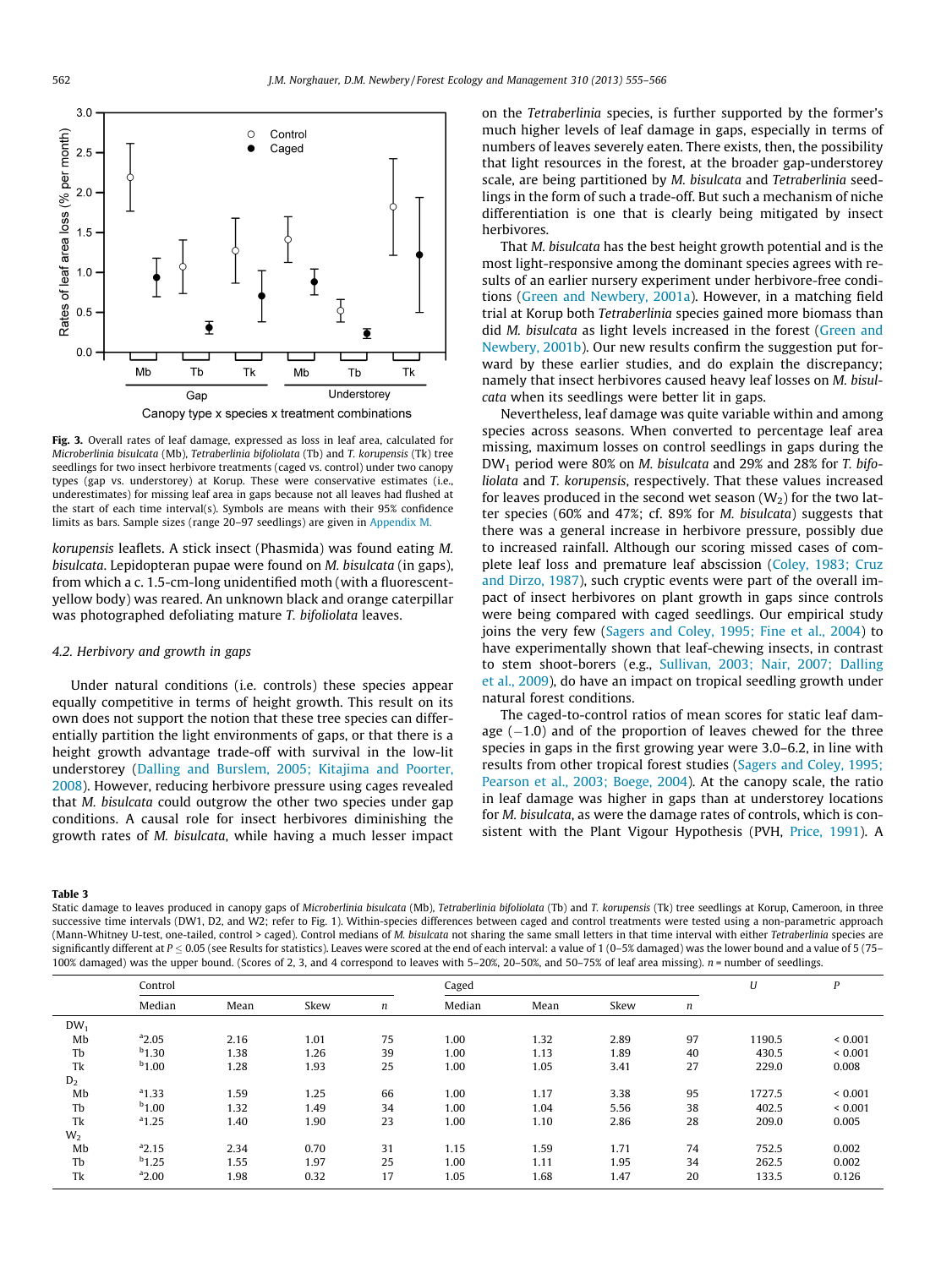<span id="page-8-0"></span>

Fig. 4. Insect herbivory, expressed as the proportion of seedlings' leaves which were clearly damaged in this way, grouped according to whether they had (a) <50% or (b) 50% missing leaf area on Microberlinia bisulcata (Mb), Tetraberlinia bifoliolata (Tb) and T. korupensis (Tk), in gaps for the herbivore treatments (caged vs. control) at Korup. Symbols are means with their 95% confidence limits as bars. Sample sizes (range 20–88 seedlings) are given in Appendix M.



Fig. 5. Test of the Plant Vigor Hypothesis (PVH) using damage ratios for leaves of Microberlinia bisulcata (Mb), Tetraberlinia bifoliolata (Tb) and T. korupensis (Tk) at Korup. Significance levels are differences between the treatments between canopy types:  $\ddot{ }$ ,  $P \le 0.005$ ; ns,  $P > 0.05$ . Sample sizes (ranges = 7–30 canopy type locations) are given in Appendix M.



Fig. 6. Test of the Limiting Resource Model (LRM) using absolute differences in survivorship between control and caged seedlings, within each canopy type, of Microberlinia bisulcata (Mb), Tetraberlinia bifoliolata (Tb) and T. korupensis (Tk) at Korup. Significance levels are for differences between the treatments within canopy type:  $\degree$ ,  $P \leq 0.05$ ; ns,  $P > 0.05$ . Sample sizes (range 23–100 seedlings) are given in Appendix M.

greater susceptibility of seedlings to insect herbivores in gaps than under closed forest canopy has been reported from both temperate and tropical sites, especially for long-lived tree species whose seedlings are at the low end of the shade-tolerance spectrum ('light-demanding') like M. bisulcata ([Shure and Wilson, 1993](#page-11-0); [Cha](#page-10-0)[con and Armesto, 2006;](#page-10-0) [Norghauer et al., 2008; Salgado-Luarte and](#page-11-0) [Gianoli, 2010\)](#page-11-0).

We are unaware of any other tropical field study that has physically excluded insects under natural conditions in both canopy gaps and understorey environments of forests. In Panama [Sagers](#page-11-0) [and Coley \(1995\)](#page-11-0) reported increased growth rates of the shrub, Psychotria horizontalis, when caged in gaps, as did [Pearson et al.](#page-11-0) [\(2003\)](#page-11-0) for leaf area production on Miconia argentea. For the Peruvian Amazon, [Fine et al. \(2004\)](#page-10-0) reported increased tree seedling growth rates in terms of leaf area (but not height) for 11 clay-soil specialists, yet no benefit of protection for nine congeneric whitesand specialists when caged in comparable light conditions between soil types. Nor was growth improved for an insecticidetreated shrub (Clidemia hirta) in Costa Rican forest tested in different light habitats [\(DeWalt et al., 2004\)](#page-10-0). Several non-exclusion studies have quantified leaf herbivory on tree seedlings, as well as their growth dynamics, in various forests in the Neotropics and South-East Asia, and all of them concluded that there was a negligible impact of herbivory on species' seedling growth, even when growing in gaps [\(Coley, 1983; Angulo-Sandoval and Aide, 2000;](#page-10-0) [Howlett and Davidson, 2001; Massey et al., 2006; Eichhorn et al.,](#page-10-0) [2010](#page-10-0)). We would have concluded the same for M. bisulcata and T. bifoliolata had we likewise relied upon correlations between leaf damage and growth instead of manipulating seedling exposure to herbivores. Our study shows that such observed correlations may underestimate the impact of insect herbivores on the performance of tree seedlings and saplings.

## 4.3. Herbivory and survival

In the understorey, light was in limiting supply compared with gaps. Exposure to herbivory, which reduces the leaf area a plant has to capture light, was more detrimental under low- compared with high-light conditions for M. bisulcata and T. korupensis. We interpret this result as partial support for the Limiting Resource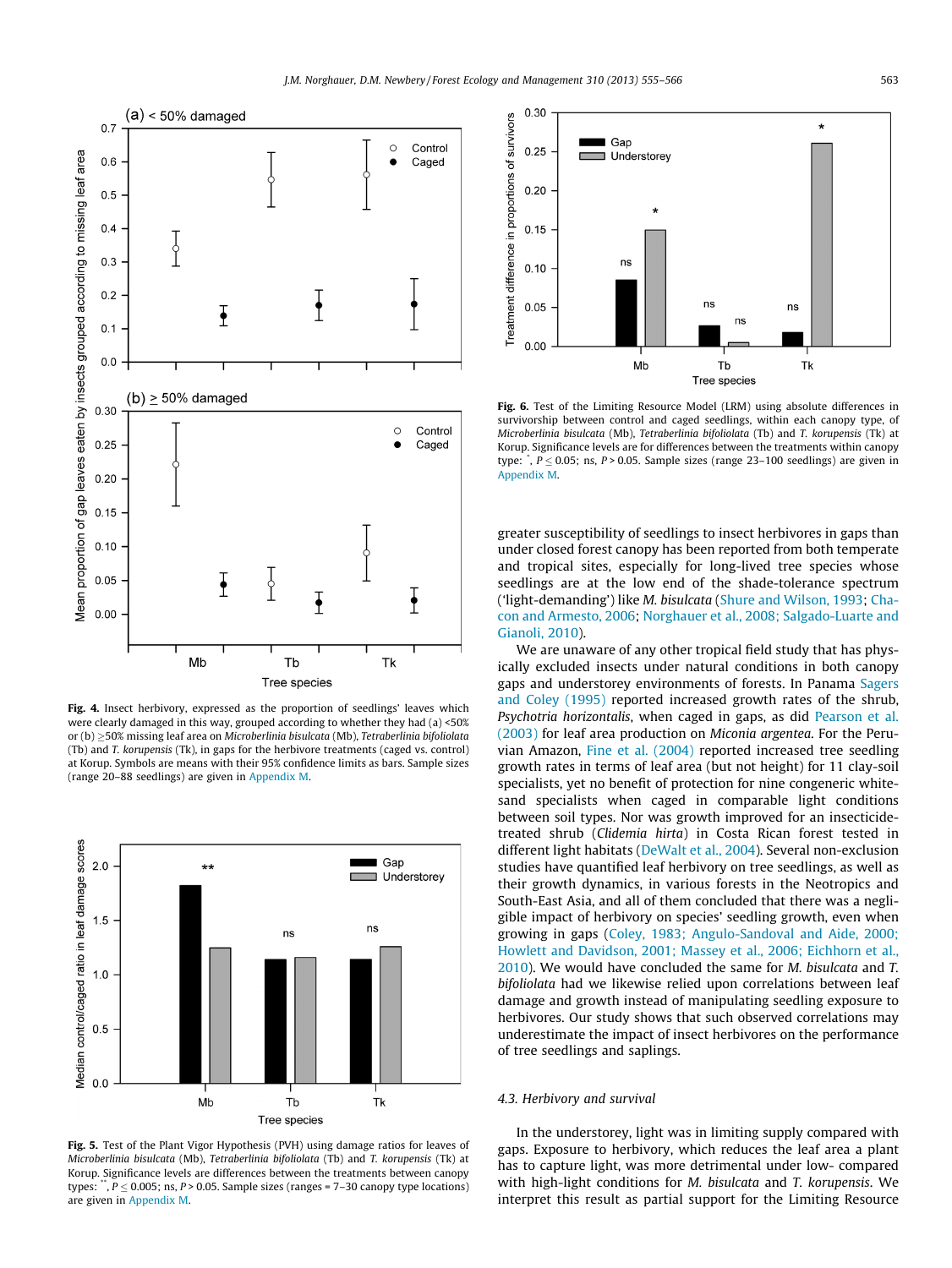Model (LRM, [Wise and Abrahamson, 2005\)](#page-11-0). It adds to broadening support for the LRM of plant species' responses to herbivory when their resources were most limiting (water, light or nutrients; [Wise](#page-11-0) [and Abrahamson, 2007](#page-11-0)), and to the surprisingly few studies that have investigated light as the limiting resource in tropical forests in tests of the LRM ([Dirzo, 1984; Blundell and Peart, 2001; Norg](#page-10-0)[hauer et al., 2008](#page-10-0)). By contrast, the third species studied, T. bifoliolata, survived best and equally well in both treatments in both light environments. This suggests that not only is it highly resistant to being eaten, but also that the leaf physiology of its seedlings confers a strong ability to persist under low light levels. The latter could be achieved by having evolved a low 'whole-plant-lightcompensation-point' ([Baltzer and Thomas, 2007](#page-10-0)).

## 4.4. Implications for regeneration dynamics at Korup

The general near-absence of above-ground growth in the understorey indicates that newly established seedlings most likely require at least one canopy disturbance above or near them to obtain enough light resources to quickly grow into large saplings (defined here as >1 cm stem diameter; [Newbery et al., 2010\)](#page-11-0). Differences in shade-tolerance among species are thought to generally decline with ontogeny, however ([Poorter et al., 2005\)](#page-11-0). At Korup, after the large seedling stage, shade-tolerance of M. bisulcata improves rapidly because saplings and pole-size stems can effectively track the vertical profile and shifting pockets of light in the forest canopy via its multiple, plagiotropic branching ([Newbery et al.,](#page-11-0) [2010;](#page-11-0) J. M. Norghauer, pers. observ.).

The starting size hierarchy of T. bifoliolata > T. korupensis > M. bisulcata in terms of seedling heights was maintained through the first 2 years in the understorey, and mirrored their survivorship there. This matches the ranking seen over the same time-frame in a separate 7-year demographic survey of the three species after a joint masting event at Korup in 1995 ([Newbery et al., 2006b\)](#page-11-0), and supports the view that 'shade-tolerance' in seedlings is perhaps best understood as a strategy to persist and thereby increase the probability of being present when a new canopy opening occurs nearby [\(Canham, 1989; Kitajima, 1994\)](#page-10-0). For M. bisulcata, the negative overall growth in leaf numbers in the understorey is consistent with its low tolerance of prolonged shade c. 2.5 years after establishment. Without more light, these seedlings—less so when caged though—were declining towards their death, gradually losing more leaflets and leaves over the second wet season, either to herbivores or shed to offset accumulating respiration costs.

Furthermore, had we measured total leaf area on plants, then the impact of herbivores on M. bisulcata might have been revealed as being stronger since a decreased ability to intercept light would lower persistence after gaps closed ([Newbery et al., 2010](#page-11-0)). Accordingly, herbivory should further alter the distributions and abundance patterns of M. bisulcata saplings along the forest light gradient beyond the patchiness already generated by the local regime of canopy gap-disturbances and variable dispersal shadows. Elsewhere, a similar conclusion was recently reached for the impact of herbivory on two temperate trees, Aristotelia chilensis and Embothrium coccineum, whose seedlings are 'light-demanding' and have difficulty regrowing leaves under closed-canopy forest conditions [\(Salgado-Luarte and Gianoli, 2010, 2011](#page-11-0)). However, we cannot say whether herbivory affected root growth, or possibly even the ectomycorrhizas, of these Korup tree species (reviewed by [Gehring and Whitham \(1994\)\)](#page-10-0).

## 4.5. Herbivore impacts and tree coexistence

We have empirically shown that while light availability is the primary limitation to the growth of all three species' new seedlings, another substantial limitation to the recruitment of M. bisulcata is herbivory by leaf-chewing insects. This species' local dominance in the main canopy at Korup is obviously not enhanced by the higher impact in gaps compared to that experienced by the two Tetraberlinia species. Regeneration in the subcanopy over the recent decades has been far better for the Tetraberlinia species than for M. bisulcata ([Newbery et al., 1988, 2013](#page-10-0)). Therefore, under the current conditions of forest dynamics, we suggest that insect herbivores exercise an 'equalizing' force on this community (sensu [Chesson, 2000](#page-10-0)), because they function to reduce early differences in plant fitness among the three species that would continue to be expressed were the herbivores absent.

We further suggest that the key functional leaf traits that enabled M. bisulcata to attain its dominance as adults in the forest via fast tree growth in stems >10 cm diameter [\(Newbery et al.,](#page-11-0) [2013\)](#page-11-0) may have been traded-off against low resistance to herbivores at the seedling stage ([Coley et al., 1985](#page-10-0)). Recruitment of M. bisulcata saplings is thought to preferentially occur during periods of infrequent drought as the understorey becomes better lit [\(New](#page-10-0)[bery et al., 2004](#page-10-0)). If herbivore pressure were reduced during those also drier times, as we have shown for the dry season, this would further facilitate the regeneration of M. bisulcata. Such an 'ontological trade-off' between resistance and performance traits might, therefore, help explain the contrasting current population structures of M. bisulcata (modal) and the two Tetraberlinia species (reverse 'J').

In treefall gaps, seedling growth rates are an important determinant of successful recruitment into larger size-classes to avoid being shaded by faster-growing neighbours, to lessen mortality risks under closed forest conditions, and to more quickly reach the canopy to attain maturity and reproduce [\(Denslow, 1987; Can](#page-10-0)[ham, 1989; Connell, 1989; Sullivan, 2003; Nair, 2007\)](#page-10-0). Important differential impacts of herbivores on co-occurring species' population dynamics can arise from differential resistance to their attacks ([Kulman, 1971; Hartshorn, 1978; Dirzo, 1984; Marquis, 2005; Mar](#page-10-0)[on and Crone, 2006](#page-10-0)). For a competitively superior species like M. bisulcata, this should weaken its ability to dominate for certain periods until conditions in the forest change in way that lessens (or removes) this bi-trophic limitation from insect herbivores.

## 5. Conclusions and implications for management of M. bisulcata

The tree species that was most affected by herbivores is also a critically endangered high-value timber endemic to SW Cameroon and SE Nigeria (IUCN category  $A1c + 2c$ ). In this region it is locally known as 'zingana' ([Aubréville, 1970\)](#page-10-0), and more widely in central Africa (including Microberlinia brazzavillensis) as zebrano, or true zebrawood ([Chudnoff, 1984\)](#page-10-0). But unlike other, better known tropical timbers, M. bisulcata has a very small range, relatively poor dispersal ability (ballistic), and very short-lived seeds. As far as we know, Korup contains the only protected populations of M. bisulcata. From a conservation perspective and given its low natural regeneration under current conditions, concerted efforts should be made to search and protect other remnant groves of M. bisulcata outside of Korup. From a management perspective, our results suggest that because M. bisulcata seedlings are capable of very fast growth in gaps, transplantation or manual seeding into gaps could help restore degraded populations in unprotected and logged forests, especially if such an approach were complemented by early protection of seedlings from insect herbivores. Doing so would accelerate the growth and recruitment of seedlings into saplings, and thereby increase their tree longevity as larger saplings gained better access to light. Interestingly, too, this tree species appears not to be susceptible to insect herbivores when planted in a cleared-forest setting (D. M. Newbery, G. B. Chuyong, unpublished data), a result supported by the low attack it sustained in drier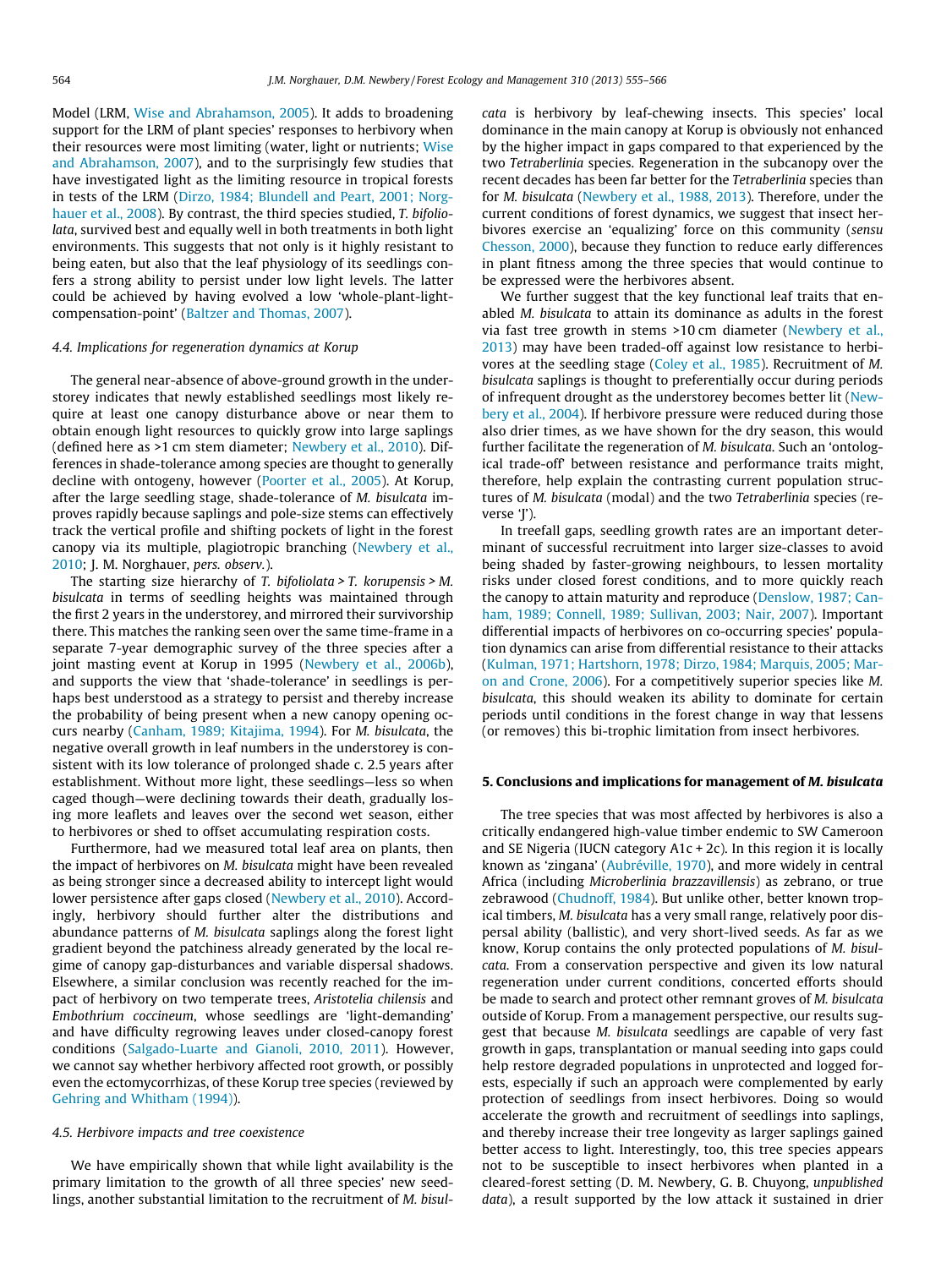<span id="page-10-0"></span>periods in a forest setting (present work). This coupled to its large, widespread root system as the tree grows, and its distinct phosphorus recycling ability, suggests that M. bisulcata may hold considerable promise for forest restoration and agroforestry systems in central Africa.

#### Acknowledgements

We thank the Conservator of Korup National Park, P. Ndongmo, and the Ministries of Forestry and Wildlife (MINFOF) and Scientific Research and Innovation (MINRESI) in Cameroon for granting us research permission; G. B. Chuyong and R. Kometa of the University of Buea for logistic support; and S. Njibile and C. Ohka for their excellent assistance in the forest.

## Supplementary material

Supplementary data associated with this article can be found, in the online version, at [http://dx.doi.org/10.1016/j.foreco.2013.](http://dx.doi.org/10.1016/j.foreco.2013.08.029) [08.029](http://dx.doi.org/10.1016/j.foreco.2013.08.029).

#### References

- [Agresti, A., 2007. An introduction to categorical data analysis. John Wiley & Sons.](http://refhub.elsevier.com/S0378-1127(13)00556-2/h0005) [Angulo-Sandoval, P., Aide, T.M., 2000. Effect of plant density and light availability on](http://refhub.elsevier.com/S0378-1127(13)00556-2/h0010) leaf damage in Manilkara bidentata [\(Sapotaceae\). J. Trop. Ecol. 16, 447–464](http://refhub.elsevier.com/S0378-1127(13)00556-2/h0010).
- Aubréville, A., 1970. Flore du Cameroun. Vol. 9. Légumineuses-Césalpinioidées, Muséum National d'Histoire Naturelle, Paris.
- [Baltzer, J.L., Thomas, S.C., 2007. Determinants of whole-plant light requirements in](http://refhub.elsevier.com/S0378-1127(13)00556-2/h0015) [Bornean rain forest tree saplings. J. Ecol. 95, 1208–1221](http://refhub.elsevier.com/S0378-1127(13)00556-2/h0015).
- [Bazzaz, F.A., Pickett, S.T.A., 1980. Physiological ecology of tropical succession a](http://refhub.elsevier.com/S0378-1127(13)00556-2/h0020) [comparative review. Annu. Rev. Ecol. Syst. 11, 287–310](http://refhub.elsevier.com/S0378-1127(13)00556-2/h0020).
- [Blundell, A.G., Peart, D.R., 2001. Growth strategies of a shade-tolerant tropical tree:](http://refhub.elsevier.com/S0378-1127(13)00556-2/h0025) [the interactive effects of canopy gaps and simulated herbivory. J. Ecol. 89, 608–](http://refhub.elsevier.com/S0378-1127(13)00556-2/h0025) [615.](http://refhub.elsevier.com/S0378-1127(13)00556-2/h0025)
- [Boege, K., 2004. Induced responses in three tropical dry forest plant species direct](http://refhub.elsevier.com/S0378-1127(13)00556-2/h0030) [and indirect effects on herbivory. Oikos 107, 541–548.](http://refhub.elsevier.com/S0378-1127(13)00556-2/h0030)
- [Canham, C.D., 1989. Different responses to gaps among shade-tolerant tree species.](http://refhub.elsevier.com/S0378-1127(13)00556-2/h0035) [Ecology 70, 548–550.](http://refhub.elsevier.com/S0378-1127(13)00556-2/h0035)
- [Carson, W.P., Root, R.B., 2000. Herbivory and plant species coexistence: community](http://refhub.elsevier.com/S0378-1127(13)00556-2/h0040) [regulation by an outbreaking phytophagous insect. Ecol. Monogr. 70, 73–99.](http://refhub.elsevier.com/S0378-1127(13)00556-2/h0040)
- [Chacon, P., Armesto, J.J., 2006. Do carbon-based defences reduce foliar damage?](http://refhub.elsevier.com/S0378-1127(13)00556-2/h0045) [Habitat-related effects on tree seedling performance in a temperate rainforest](http://refhub.elsevier.com/S0378-1127(13)00556-2/h0045) [of Chiloe Island, Chile. Oecologia 146, 555–565.](http://refhub.elsevier.com/S0378-1127(13)00556-2/h0045)
- [Chazdon, R.L., Pearcy, R.W., Lee, D.W., Fetcher, N., 1996. Photosynthetic responses of](http://refhub.elsevier.com/S0378-1127(13)00556-2/h0050) [tropical forest plants to contrasting light environments. In: Mulkey, S.S.,](http://refhub.elsevier.com/S0378-1127(13)00556-2/h0050) [Chazdon, R.L., Smith, A.P. \(Eds.\), Tropical forest plant ecophysiology. Chapman](http://refhub.elsevier.com/S0378-1127(13)00556-2/h0050) [& Hall, New York, USA, pp. 5–55](http://refhub.elsevier.com/S0378-1127(13)00556-2/h0050).
- [Chesson, P., 2000. Mechanisms of maintenance of species diversity. Annu. Rev. Ecol.](http://refhub.elsevier.com/S0378-1127(13)00556-2/h0055) [Syst. 31, 343–366.](http://refhub.elsevier.com/S0378-1127(13)00556-2/h0055)
- Chudnoff, M. 1984. Tropical timbers of the world. Agricultural Handbook Number 607. United States Department of Agriculture, Forest Service, USA.
- [Coley, P.D., 1983. Herbivory and defensive characteristics of tree species in a](http://refhub.elsevier.com/S0378-1127(13)00556-2/h0060) [lowland tropical forest. Ecol. Monogr. 53, 209–233.](http://refhub.elsevier.com/S0378-1127(13)00556-2/h0060)
- [Coley, P.D., Barone, J.A., 1996. Herbivory and plant defenses in tropical forests.](http://refhub.elsevier.com/S0378-1127(13)00556-2/h0065) [Annu. Rev. Ecol. Syst. 27, 305–335](http://refhub.elsevier.com/S0378-1127(13)00556-2/h0065).
- [Coley, P.D., Kursar, T.A., 1996. Anti-herbivore defenses of young tropical leaves:](http://refhub.elsevier.com/S0378-1127(13)00556-2/h0070) [physiological constraints and ecological trade-offs. In: Mulkey, S.S., Chazdon,](http://refhub.elsevier.com/S0378-1127(13)00556-2/h0070) [R.L., Smith, A.P. \(Eds.\), Tropical forest plant ecophysiology. Chapman & Hall,](http://refhub.elsevier.com/S0378-1127(13)00556-2/h0070) [New York, USA, pp. 305–336](http://refhub.elsevier.com/S0378-1127(13)00556-2/h0070).
- [Coley, P.D., Bryant, J.P., Chapin, F.S., 1985. Resource availability and plant](http://refhub.elsevier.com/S0378-1127(13)00556-2/h0075) [antiherbivore defense. Science 230, 895–899.](http://refhub.elsevier.com/S0378-1127(13)00556-2/h0075)
- [Connell, J.H., 1989. Some processes affecting the species composition in forest gaps.](http://refhub.elsevier.com/S0378-1127(13)00556-2/h0080) [Ecology 70, 560–562.](http://refhub.elsevier.com/S0378-1127(13)00556-2/h0080)
- [Cruz, M., Dirzo, R., 1987. A survey of the standing levels of herbivory in seedlings](http://refhub.elsevier.com/S0378-1127(13)00556-2/h0085) [from a Mexican rain-forest. Biotropica 19, 98–106](http://refhub.elsevier.com/S0378-1127(13)00556-2/h0085).
- [Dalling, J.W., Burslem, D.F.R.P., 2005. Role of life-history trade-offs in the](http://refhub.elsevier.com/S0378-1127(13)00556-2/h0090) [equalization and differentiation of tropical tree species. In: Burslem,](http://refhub.elsevier.com/S0378-1127(13)00556-2/h0090) [D.F.R.P., Pinard, M.A., Hartley, S.E. \(Eds.\), Biotic interactions in the](http://refhub.elsevier.com/S0378-1127(13)00556-2/h0090) [tropics: their role in the maintenance of species diversity. Cambridge](http://refhub.elsevier.com/S0378-1127(13)00556-2/h0090) [University Press, Cambridge, UK, pp. 65–88](http://refhub.elsevier.com/S0378-1127(13)00556-2/h0090).
- [Dalling, J.W., Pearson, T.R.H., Ballesteros, J., Sanchez, E., Burslem, D.F.R.P., 2009.](http://refhub.elsevier.com/S0378-1127(13)00556-2/h0095) [Habitat partitioning among neotropical pioneers: a consequence of differential](http://refhub.elsevier.com/S0378-1127(13)00556-2/h0095) [susceptibility to browsing herbivores? Oecologia 161, 361–370.](http://refhub.elsevier.com/S0378-1127(13)00556-2/h0095)
- [Day, R.W., Quinn, G.P., 1989. Comparisons of treatments after an analysis of](http://refhub.elsevier.com/S0378-1127(13)00556-2/h0100) [variance in ecology. Ecol. Monogr. 59, 433–463](http://refhub.elsevier.com/S0378-1127(13)00556-2/h0100).
- [Denslow, J.S., 1987. Tropical rain-forest gaps and tree species-diversity. Annu. Rev.](http://refhub.elsevier.com/S0378-1127(13)00556-2/h0105) [Ecol. Syst. 18, 431–451.](http://refhub.elsevier.com/S0378-1127(13)00556-2/h0105)
- [DeWalt, S.J., Denslow, J.S., Ickes, K., 2004. Natural-enemy release facilitates habitat](http://refhub.elsevier.com/S0378-1127(13)00556-2/h0110) [expansion of the invasive tropical shrub](http://refhub.elsevier.com/S0378-1127(13)00556-2/h0110) Clidemia hirta. Ecology 85, 471–483.
- [Dirzo, R., 1984. Herbivory: a phytocentric overview. In: Dirzo, R., Sarukhan, J. \(Eds.\),](http://refhub.elsevier.com/S0378-1127(13)00556-2/h0115) [Perspectives on plant population ecology. Sinauer Associates Inc., Sunderland,](http://refhub.elsevier.com/S0378-1127(13)00556-2/h0115) [USA, pp. 141–165.](http://refhub.elsevier.com/S0378-1127(13)00556-2/h0115)
- [Dyer, L.A., Letourneau, D.K., Chavarria, G.V., Amoretti, D.S., 2010. Herbivores on a](http://refhub.elsevier.com/S0378-1127(13)00556-2/h0120) [dominant understory shrub increase local plant diversity in rain forest](http://refhub.elsevier.com/S0378-1127(13)00556-2/h0120) [communities. Ecology 91, 3707–3718.](http://refhub.elsevier.com/S0378-1127(13)00556-2/h0120)
- [Eichhorn, M.P., Compton, S.G., Hartley, S.E., 2006. Seedling species determines rates](http://refhub.elsevier.com/S0378-1127(13)00556-2/h0125) [of leaf herbivory in a Malaysian rain forest. J. Trop. Ecol. 22, 513–519](http://refhub.elsevier.com/S0378-1127(13)00556-2/h0125).
- [Eichhorn, M.P., Nilus, R., Compton, S.G., Hartley, S.E., Burslem, D.F.R.P., 2010.](http://refhub.elsevier.com/S0378-1127(13)00556-2/h0130) [Herbivory of tropical rain forest tree seedlings correlates with future mortality.](http://refhub.elsevier.com/S0378-1127(13)00556-2/h0130) [Ecology 91, 1092–1101](http://refhub.elsevier.com/S0378-1127(13)00556-2/h0130).
- [Fine, P.V.A., Mesones, I., Coley, P.D., 2004. Herbivores promote habitat specialization](http://refhub.elsevier.com/S0378-1127(13)00556-2/h0135) [by trees in amazonian forests. Science 305, 663–665.](http://refhub.elsevier.com/S0378-1127(13)00556-2/h0135)
- [Galwey, N.W., 2006. Introduction to mixed modelling: beyond regression and](http://refhub.elsevier.com/S0378-1127(13)00556-2/h0140) [analysis of variance. John Wiley & Sons, Ltd., West Sussex, UK](http://refhub.elsevier.com/S0378-1127(13)00556-2/h0140).
- [Garcia-Guzman, G., Dirzo, R., 2001. Patterns of leaf-pathogen infection in the](http://refhub.elsevier.com/S0378-1127(13)00556-2/h0145) [understory of a Mexican rain forest: Incidence, spatiotemporal variation, and](http://refhub.elsevier.com/S0378-1127(13)00556-2/h0145) [mechanisms of infection. Am. J. Bot. 88, 634–645](http://refhub.elsevier.com/S0378-1127(13)00556-2/h0145).
- [Gartlan, J.S., Newbery, D.M., Thomas, D.W., Waterman, P.G., 1986. The influence of](http://refhub.elsevier.com/S0378-1127(13)00556-2/h0150) [topography and soil-phosphorus on the vegetation of Korup forest reserve,](http://refhub.elsevier.com/S0378-1127(13)00556-2/h0150) [Cameroun. Vegetatio 65, 131–148](http://refhub.elsevier.com/S0378-1127(13)00556-2/h0150).
- [Gehring, C.A., Whitham, T.G., 1994. Interactions between aboveground herbivores](http://refhub.elsevier.com/S0378-1127(13)00556-2/h0155) [and the mycorrhizal mutualists of plants. Trends Ecol. Evol. 9, 251–255](http://refhub.elsevier.com/S0378-1127(13)00556-2/h0155).
- [Gendron, F., Messier, C., Comeau, P.G., 1998. Comparison of various methods for](http://refhub.elsevier.com/S0378-1127(13)00556-2/h0160) [estimating the mean growing season percent photosynthetic photon flux](http://refhub.elsevier.com/S0378-1127(13)00556-2/h0160) [density in forests. Agr. Forest Meteorol. 92, 55–70.](http://refhub.elsevier.com/S0378-1127(13)00556-2/h0160)
- [Green, J.J., Newbery, D.M., 2001a. Light and seed size affect establishment of grove](http://refhub.elsevier.com/S0378-1127(13)00556-2/h0165)[forming ectomycorrhizal rain forest tree species. New Phytol. 151, 271–289.](http://refhub.elsevier.com/S0378-1127(13)00556-2/h0165)
- [Green, J.J., Newbery, D.M., 2001b. Shade and leaf loss affect establishment of grove](http://refhub.elsevier.com/S0378-1127(13)00556-2/h0170)[forming ectomycorrhizal rain forest tree species. New Phytol. 151, 291–309.](http://refhub.elsevier.com/S0378-1127(13)00556-2/h0170) [Gross, N.D., Torti, S.D., Feener, D.H., Coley, P.D., 2000. Monodominance in an African](http://refhub.elsevier.com/S0378-1127(13)00556-2/h0175)
- [rain forest: Is reduced herbivory important? Biotropica 32, 430–439](http://refhub.elsevier.com/S0378-1127(13)00556-2/h0175).
- [Hancock, G.R., Klockars, A.J., 1996. The quest for alpha: Developments in multiple](http://refhub.elsevier.com/S0378-1127(13)00556-2/h0180) [comparison procedures in the quarter century since Games \(1971\). Rev. Educ.](http://refhub.elsevier.com/S0378-1127(13)00556-2/h0180) [Res. 66, 269–306](http://refhub.elsevier.com/S0378-1127(13)00556-2/h0180).
- [Hartshorn, G.S., 1978. Tree falls and forest dynamics. In: Tomlinson, P.B.,](http://refhub.elsevier.com/S0378-1127(13)00556-2/h0185) [Zimmermann, M.H. \(Eds.\), Tropical trees as living systems. Cambridge](http://refhub.elsevier.com/S0378-1127(13)00556-2/h0185) [University Press, London, UK, pp. 617–638.](http://refhub.elsevier.com/S0378-1127(13)00556-2/h0185)
- [Howe, H.F., 1990. Survival and growth of juvenile](http://refhub.elsevier.com/S0378-1127(13)00556-2/h0190) Virola-surinamensis in Panama [effects of herbivory and canopy closure. J. Trop. Ecol. 6, 259–280.](http://refhub.elsevier.com/S0378-1127(13)00556-2/h0190)
- [Howlett, B.E., Davidson, D.W., 2001. Herbivory on planted dipterocarp seedlings in](http://refhub.elsevier.com/S0378-1127(13)00556-2/h0195) [secondary logged forests and primary forests of Sabah. Malaysia. J. Trop. Ecol.](http://refhub.elsevier.com/S0378-1127(13)00556-2/h0195) [17, 285–302](http://refhub.elsevier.com/S0378-1127(13)00556-2/h0195).
- [Ickes, K., Paciorek, C.J., Thomas, S.C., 2005. Impacts of nest construction by native](http://refhub.elsevier.com/S0378-1127(13)00556-2/h0200) pigs (Sus scrofa[\) on lowland Malaysian rain forest saplings. Ecology 86, 1540–](http://refhub.elsevier.com/S0378-1127(13)00556-2/h0200) [1547.](http://refhub.elsevier.com/S0378-1127(13)00556-2/h0200)
- [Jackson, R.V., Bach, C.E., 1999. Effects of herbivory on growth and survival of](http://refhub.elsevier.com/S0378-1127(13)00556-2/h0205) seedlings of a rainforest tree, Alphitonia whitei [\(Rhamnaceae\). Aust. J. Ecol. 24,](http://refhub.elsevier.com/S0378-1127(13)00556-2/h0205) [278–286](http://refhub.elsevier.com/S0378-1127(13)00556-2/h0205).
- [Kitajima, K., 1994. Relative importance of photosynthetic traits and allocation](http://refhub.elsevier.com/S0378-1127(13)00556-2/h0210) [patterns as correlates of seedling shade tolerance of 13 tropical trees. Oecologia](http://refhub.elsevier.com/S0378-1127(13)00556-2/h0210) [98, 419–428](http://refhub.elsevier.com/S0378-1127(13)00556-2/h0210).
- [Kitajima, K., Poorter, L., 2008. Functional basis for resource partitioning by tropical](http://refhub.elsevier.com/S0378-1127(13)00556-2/h0215) [trees. In: Carson, W.P., Schnitzer, S.A. \(Eds.\), Tropical forest community ecology.](http://refhub.elsevier.com/S0378-1127(13)00556-2/h0215) [Blackwell Publishing Ltd., Oxford, UK, pp. 160–181](http://refhub.elsevier.com/S0378-1127(13)00556-2/h0215).
- [Kulman, H.M., 1971. Effects of insect defoliation on growth and mortality of trees.](http://refhub.elsevier.com/S0378-1127(13)00556-2/h0220) [Annu. Rev. Entomol. 16, 289–323](http://refhub.elsevier.com/S0378-1127(13)00556-2/h0220).
- [Maron, J.L., Crone, E., 2006. Herbivory: effects on plant abundance, distribution and](http://refhub.elsevier.com/S0378-1127(13)00556-2/h0225) [population growth. P. Roy. Soc. Lond. B. 273, 2575–2584.](http://refhub.elsevier.com/S0378-1127(13)00556-2/h0225)
- [Marquis, R.J., 2005. Impacts of herbivores on tropical plant diversity. In: Burslem,](http://refhub.elsevier.com/S0378-1127(13)00556-2/h0230) [D.F.R.P., Pinard, M.A., Hartley, S.E. \(Eds.\), Biotic interactions in the tropics: their](http://refhub.elsevier.com/S0378-1127(13)00556-2/h0230) [role in the maintenance of species diversity. Cambridge University Press,](http://refhub.elsevier.com/S0378-1127(13)00556-2/h0230) [Cambridge, UK, pp. 328–365.](http://refhub.elsevier.com/S0378-1127(13)00556-2/h0230)
- [Massey, F.P., Massey, K., Press, M.C., Hartley, S.E., 2006. Neighbourhood composition](http://refhub.elsevier.com/S0378-1127(13)00556-2/h0235) [determines growth, architecture and herbivory in tropical rain forest tree](http://refhub.elsevier.com/S0378-1127(13)00556-2/h0235)
- [seedlings. J. Ecol. 94, 646–655](http://refhub.elsevier.com/S0378-1127(13)00556-2/h0235). [Messier, C., Puttonen, P., 1995. Spatial and temporal variation in the light](http://refhub.elsevier.com/S0378-1127(13)00556-2/h0240) [environment of developing Scots pine stands - the basis for a quick and](http://refhub.elsevier.com/S0378-1127(13)00556-2/h0240) [efficient method of characterizing light. Can. J. Forest Res. 25, 343–354.](http://refhub.elsevier.com/S0378-1127(13)00556-2/h0240)
- [Nair, K.S.S., 2007. Tropical forest insect pests: ecology, impact and management.](http://refhub.elsevier.com/S0378-1127(13)00556-2/h0245) [Cambridge University Press, New York.](http://refhub.elsevier.com/S0378-1127(13)00556-2/h0245)
- [Newbery, D.M., Alexander, I.J., Thomas, D.W., Gartlan, J.S., 1988. Ectomycorrhizal](http://refhub.elsevier.com/S0378-1127(13)00556-2/h0250) [rain-forest legumes and soil-phosphorus in Korup National Park. Cameroon.](http://refhub.elsevier.com/S0378-1127(13)00556-2/h0250) [New Phytol. 109, 433–450](http://refhub.elsevier.com/S0378-1127(13)00556-2/h0250).
- [Newbery, D.M., van der Burgt, X.M., Moravie, M.A., 2004. Structure and inferred](http://refhub.elsevier.com/S0378-1127(13)00556-2/h0255) [dynamics of a large grove of](http://refhub.elsevier.com/S0378-1127(13)00556-2/h0255) Microberlinia bisulcata trees in central African rain [forest: the possible role of periods of multiple disturbance events. J. Trop. Ecol.](http://refhub.elsevier.com/S0378-1127(13)00556-2/h0255) [20, 131–143](http://refhub.elsevier.com/S0378-1127(13)00556-2/h0255).
- [Newbery, D.M., Chuyong, G.B., Zimmermann, L., 2006a. Mast fruiting of large](http://refhub.elsevier.com/S0378-1127(13)00556-2/h0260) [ectomycorrhizal African rain forest trees: importance of dry season intensity,](http://refhub.elsevier.com/S0378-1127(13)00556-2/h0260) [and the resource-limitation hypothesis. New Phytol. 170, 561–579.](http://refhub.elsevier.com/S0378-1127(13)00556-2/h0260)